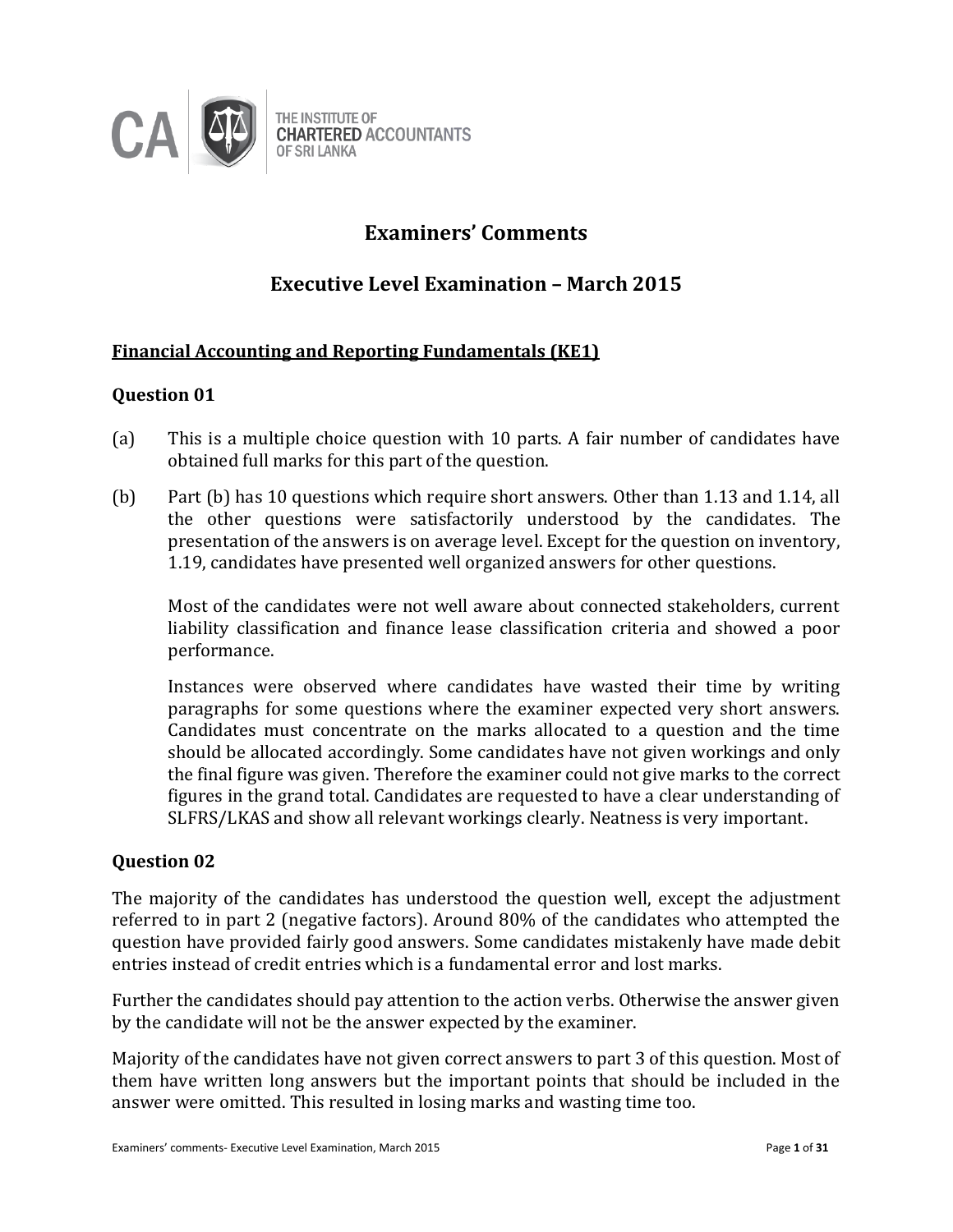Many candidates faced difficulty in the partners' salary adjustment and as a result they could not obtain the full marks.

# **Question 03**

This question is a straightforward question. The majority of the candidates performed well. A good number of candidates scored full marks.

Some candidates had passed correction entries not to the cash book but to the bank reconciliation statement. The question required candidates to start the bank reconciliation statement from the closing balance but some candidates have started from the opening balance.

Generally bank reconciliation should involve adjustment for unrealized deposits and unpresented cheques. Other entries should go through the cash book. However a considerable number of candidates have not clearly understood this principle.

# **Question 04**

This question was on making error correction. This was a fairly easy exercise to most of the candidates. Most of the students have attempted this question and earned good marks.

Most of the students have given the correct format and relevant answers to the question even though they had different formats for profit reconciliation. Most of answers were relevant. However some candidates have correctly identified the journal entries to be passed but have not correctly adjusted those entries to the profit reconciliation.

Knowledge of the self-balancing ledger method is very relevant for questions of this nature. Without having the required knowledge and practice on the same type of questions it may be difficult to tackle the question correctly. Candidates have demonstrated their skills in this area very satisfactorily.

This question has been well designed to check the knowledge of candidates on error corrections and to adjust the impact of the change on the profit.

# **Question 05**

Candidates have properly understood the question. This question was very straight forward and easy. Almost all the candidates have selected this optional question and got the maximum marks.

# **Question 06**

Most of the candidates were able to understand the question properly and they were able to indicate high knowledge on the preparation of final accounts by obtaining high marks and majority of the candidates were able to present their answer properly by providing reference to the appropriate workings. However a few candidates were unable to present their answer properly as they had not provided clear workings for the computations.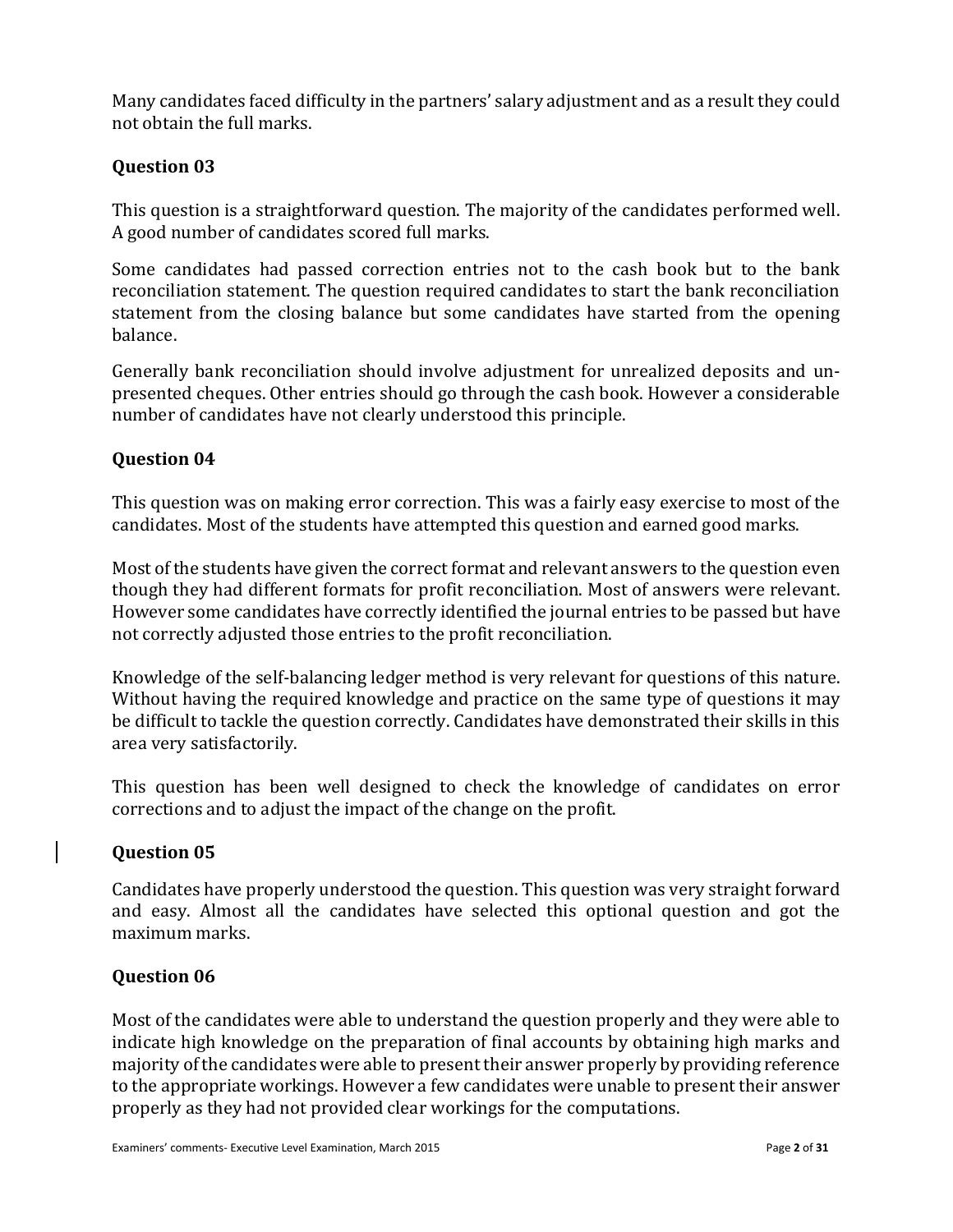The subject knowledge of the students was at a satisfactory level. However there were some common mistakes made by students in some areas such as:

- Accounting for inventory loss on fire
- Accounting for insurance receivable
- Computations of cost of sales

A considerable number of students had gone wrong in computing the depreciation for office equipment. It indicates a problem of understanding the question by the students.

A few candidates were unable to build up a quality answer. Instead they tended to write down an answer only as a figure without giving proper supporting workings. Lack of workings leads to difficulty in identifying what was done by the candidates as an adjustment. Therefore in that kind of situation there is a possibility of students losing marks.

A few answers were found indicating lack of knowledge about the following:

- The computation of the cost of sales Goods issued free and stock loss were not adjusted.
- The valuation of inventory Most of the students lacked knowledge of inventory valuation and had deducted sample issues & stock loss from closing stock. The cost of the inventory as at 31 December 2014 is given, therefore stock losses (that happened in November 2014) and cost of sample issues need not be adjusted.
- Insurance prepayment Most of the students either had not accounted or accounted as accrual.

Doing more examples within the class room will improve the presentation & students' understanding about these adjustments.

This question checked candidates' knowledge of statements of financial position, comprehensive income & changes in equity. It also facilitated the checking of the students' overall understanding. It is observed that the adjustments given in the question are simple and very easy.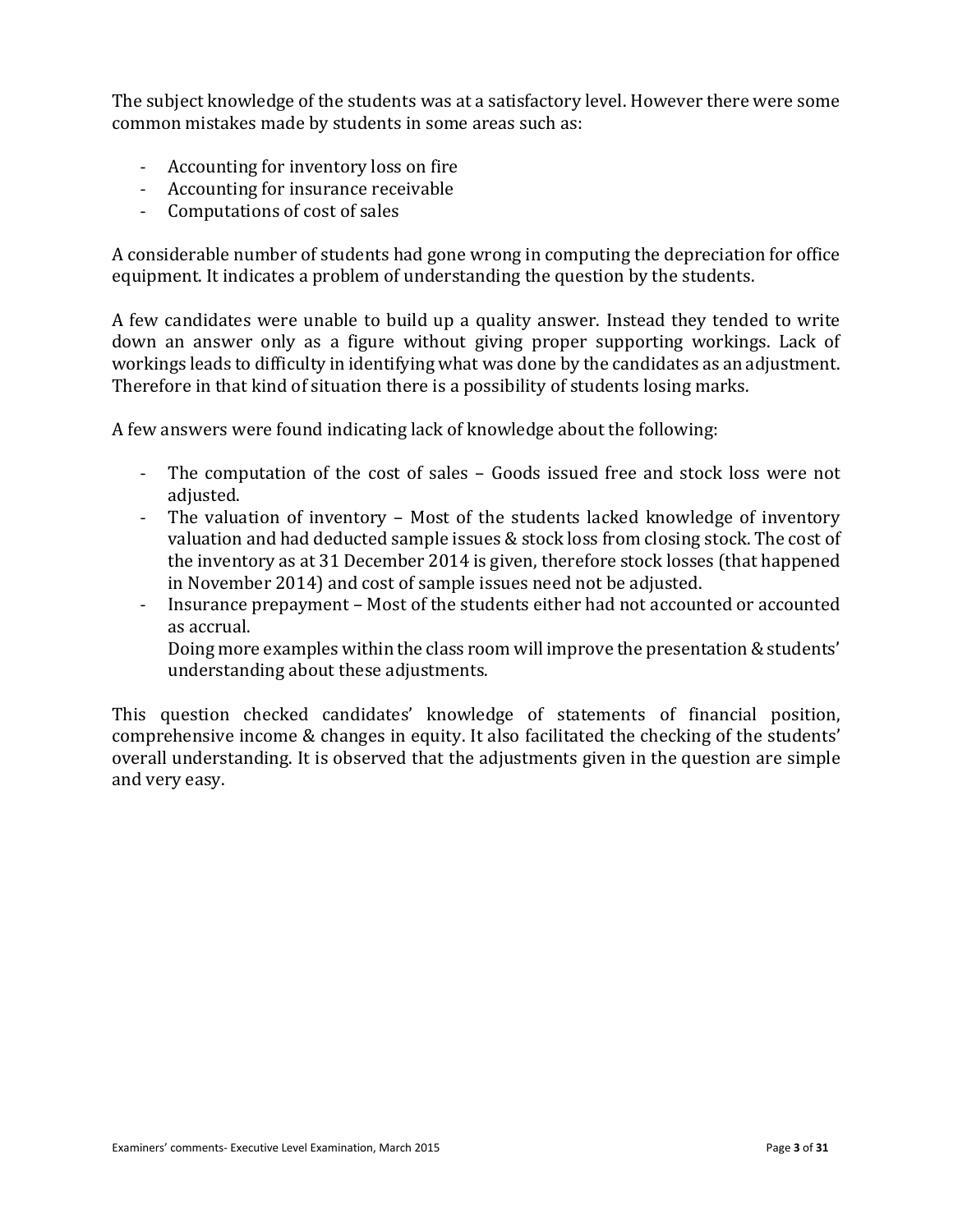# **Management Accounting Information (KE2)**

# **Question 01**

#### General comments

This is a two part question. Part (a) consisting of 10 multiple choice questions, (MCQs), tests the basic concepts /applications of Costing (4 questions), Mathematics and Statistics (6 questions). Candidates` performance in this part was very varied.

Part (b) consisting of 10 short answers questions, tests the basic concepts/applications of costing (1 question), inventory control (4 questions) and mathematics (5 questions). Candidates` performance in this part also differed widely.

# Part (a)

# Specific comments

# **Q**

- 1.1. Only around 25% of the candidates had given the correct answer, 25% of the candidates had given the incorrect answer (i) (all direct costs are variable), another 50% of the candidates had given the incorrect answer (ii) that variable costs are controllable whereas fixed costs are not.
- 1.2. Only around 40% of the candidates had given the correct answer. Majority of the candidates had incorrectly considered the graph (iv.) to be correct.
- 1.3. Only around 10% of the candidates had given the correct answer. It is apparent that candidates are not sufficiently knowledgeable in the calculation of mean and standard deviation of grouped data.
- 1.4. Only around 25% of the candidates had given the correct answer. The candidates are not sufficiently knowledgeable to interpret expenditure, consumption and price levels in mathematical terms.
- 1.5. Only around 40% of the candidates had given the correct answer. The majority of the candidates had made the mistakes of selecting the answer (c) as giving the highest effective discount.
- 1.6. Correctly answered by the majority of the candidates.
- 1.7. Only 5% of the candidates had given the correct answer (c). 75% had stated that (b) is correct.
- 1.8. Only 5% of the candidates had given the correct answer (d). It is apparent that candidates are weak in interest calculations (effective interest rate, amortised interest income, market interest rate).
- 1.9. Only 5% of the candidates had given the correct answer (a) with 50% of the candidates stating that all the statements ((i) to (iii) ) are correct.
- 1.10. 50% of the candidates had answered the question correctly, 25% had incorrectly stated answer (i) as correct.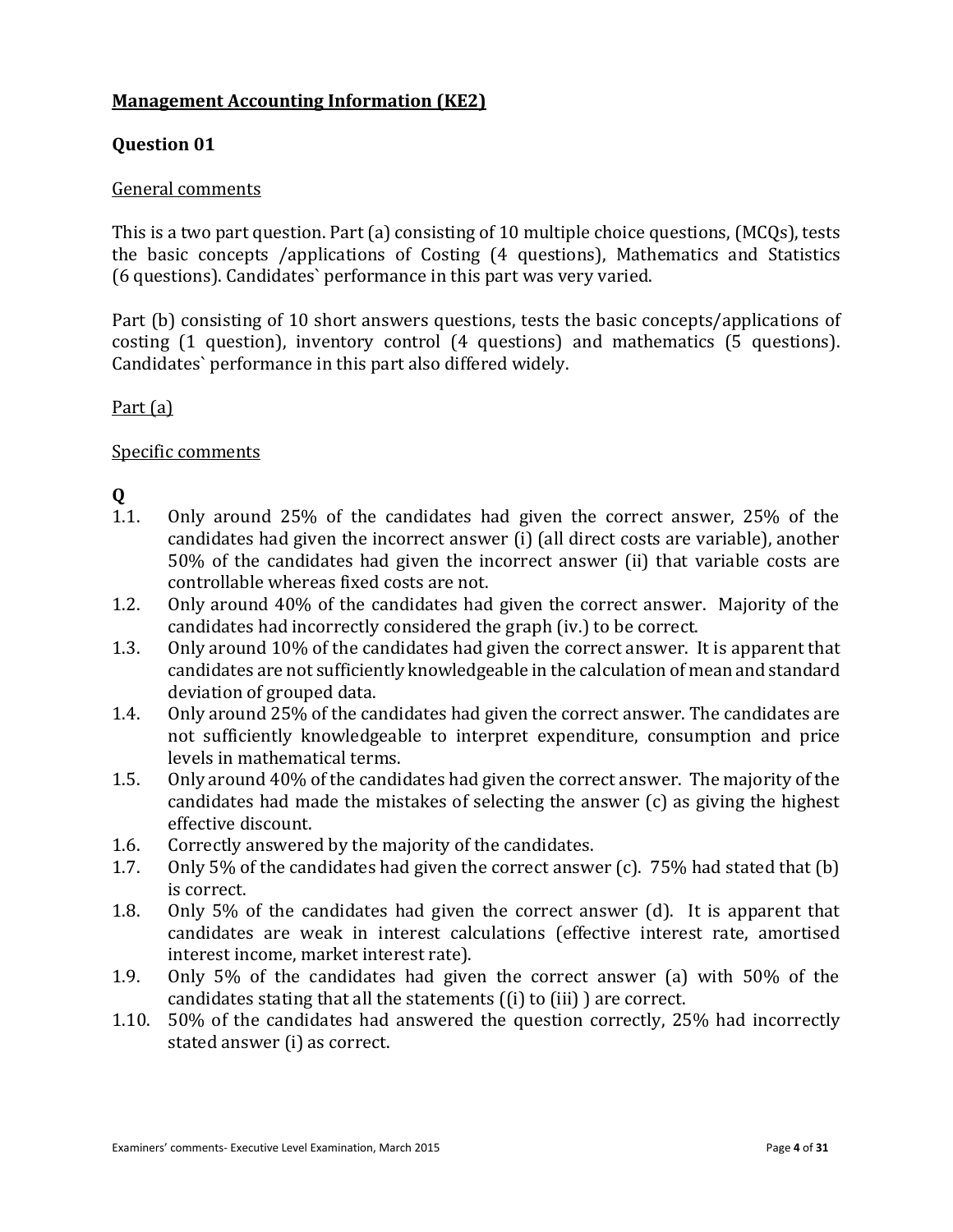# Part (b)

# Specific comments

- 1.11 Satisfactorily answered by the majority of the candidates. However a few had given a cost element instead of a cost driver.
- 1.12. Many had not attempted this question; only a few candidates had correctly calculated<br>the present value. Some had incorrectly applied the formula, 1,000  $\left( \frac{1.1^{15} 1}{1.1^{15} 1} \right)$ the present value. Some had incorrectly applied the formula, 1,000 showing candidates' weakness in basic mathematics
- 1.13. As in 1.12 only a few had answered correctly indicating the general weakness of the candidates in discounting cash flows/present value calculations. Only a few candidates had realized that the calculation is a two stage process (i.e.) calculating the present value of the pension and then calculating the annual instalment payable for 30 years.
- 1.14. Many had just indicated whether the costs are relevant or not without a corresponding justification of their answer.
- 1.15. Satisfactorily answered by the majority of the candidates. A few had erred in applying the formulae.
- 1.16. Many could not identify the maximum/minimum values of the variables to calculate the maximum and minimum profit. Many had calculated the maximum error to be the difference between maximum and minimum profit.
- 1.17. Many could not draw up the correct total cost equation. Some had tried to equate MR=MC instead of TR=TC not realizing MR=MC does not give the breakeven point. Some had made mistakes when solving the TR-TC = 0 equation.
- 1.18. Satisfactorily answered by the majority of the candidates.
- 1.19 Many could not calculate the mark-up. Some could not proceed beyond calculations of the display price-discount-sales tax = 836.
- 1.20. Many had given acceptable answers to this part.

# **Question 02**

# General comments

This question scored the highest average mark on the paper. This is a two part question on process costing requiring the candidates to calculate the normal loss and abnormal loss (part (i)) and preparation of a statement of equivalent units.

# Specific comments

# Part (i)

Mistakes make by the candidates were (i) incorrect calculation of normal loss by taking into account the 500 semi-finished goods at the beginning of February,  $(20,000 + 500)$  5% = 1,025 =N loss (ii) incorrect calculation of abnormal loss, (20,000 + 500 – 300) 5% - 1,000 = 10.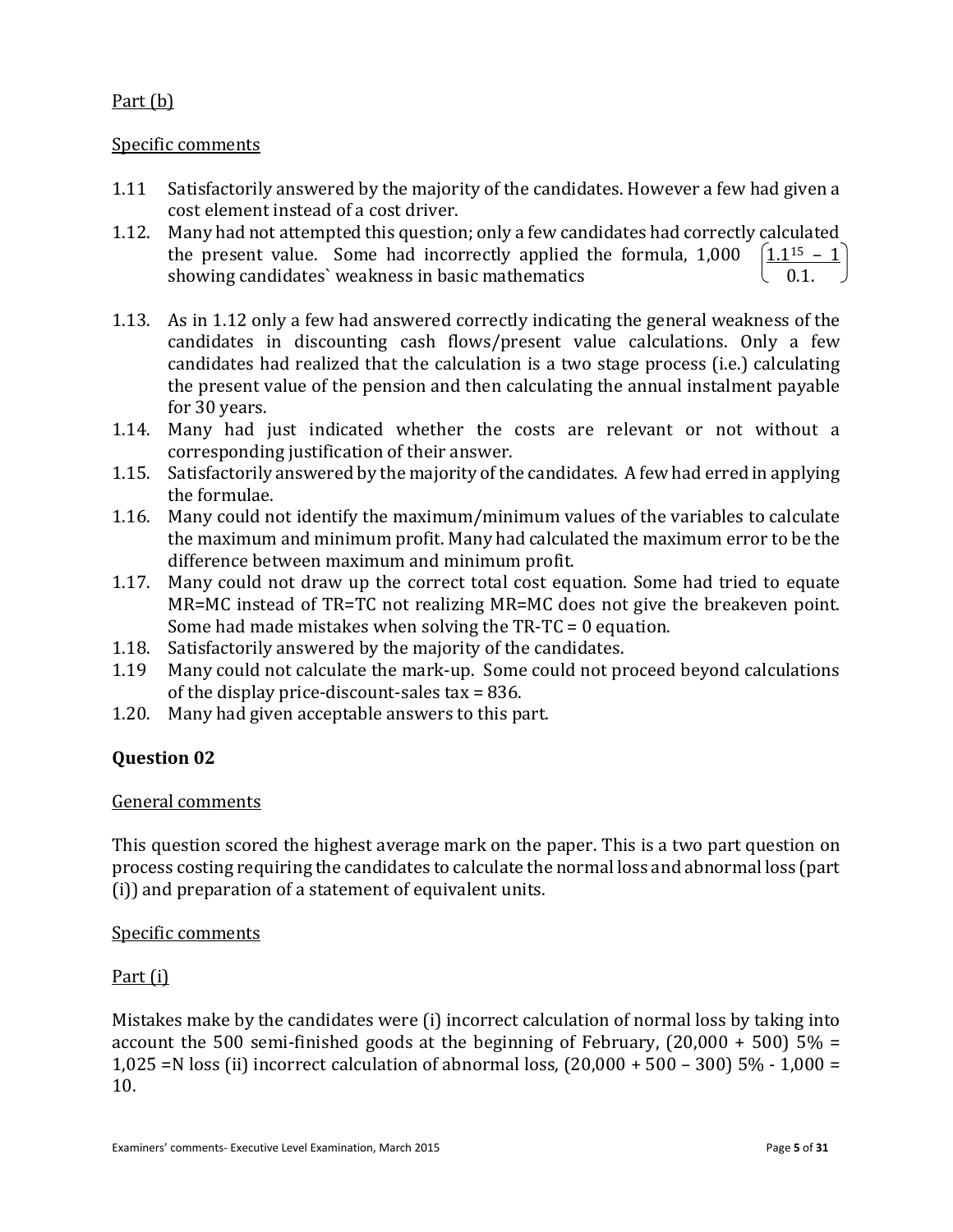# Part (ii)

Mistakes made by the candidates were;

- (i) Considering the opening stock for calculation of equivalent units.
- (ii) Considering the normal loss in preparing the statement of equivalent units.
- (iii) Closing semi-finished goods 60% not taken under conversion costs and entire 300 units taken.
- (iv) Units completed taken as 19,500 or 20,000 and not the correct amount of 19,000.

# **Question 03**

#### General comments

- (a) In general many candidates have not grasped the concepts of marginal and absorption costing in relation to their identification or meaning, analysis and presentation.
- (b) Submission of workings/computations.

The candidates who compute figures on the calculator may make an error which could result in an incorrect result. Therefore the marking examiner may find it difficult to check their correctness in the absence of the working sheets. Candidates are advised to show such computations in the working sheets.

(c) The candidates' handwriting should be legible to the marking examiner particularly when it is a descriptive answer.

- (1) (a) Some candidates have worked this part of the sum directly calculating cost of sales for 90,000 units rather than considering opening and closing stocks along with the production cost. In arriving at the cost of sales directly, some candidates have considered 100,000 instead of 90,000 units, which is conceptually incorrect. This basically indicates that the candidates have not understood the accounting treatment that should be met in arriving at the cost of sales.
	- (b) Some candidates have not understood the concept of contribution in accounting which is a basic concept useful in financial analysis.
	- (c) Candidates need to understand as to where they should charge variable production overhead and variable selling and distribution overheads in presenting financial statements under marginal costing.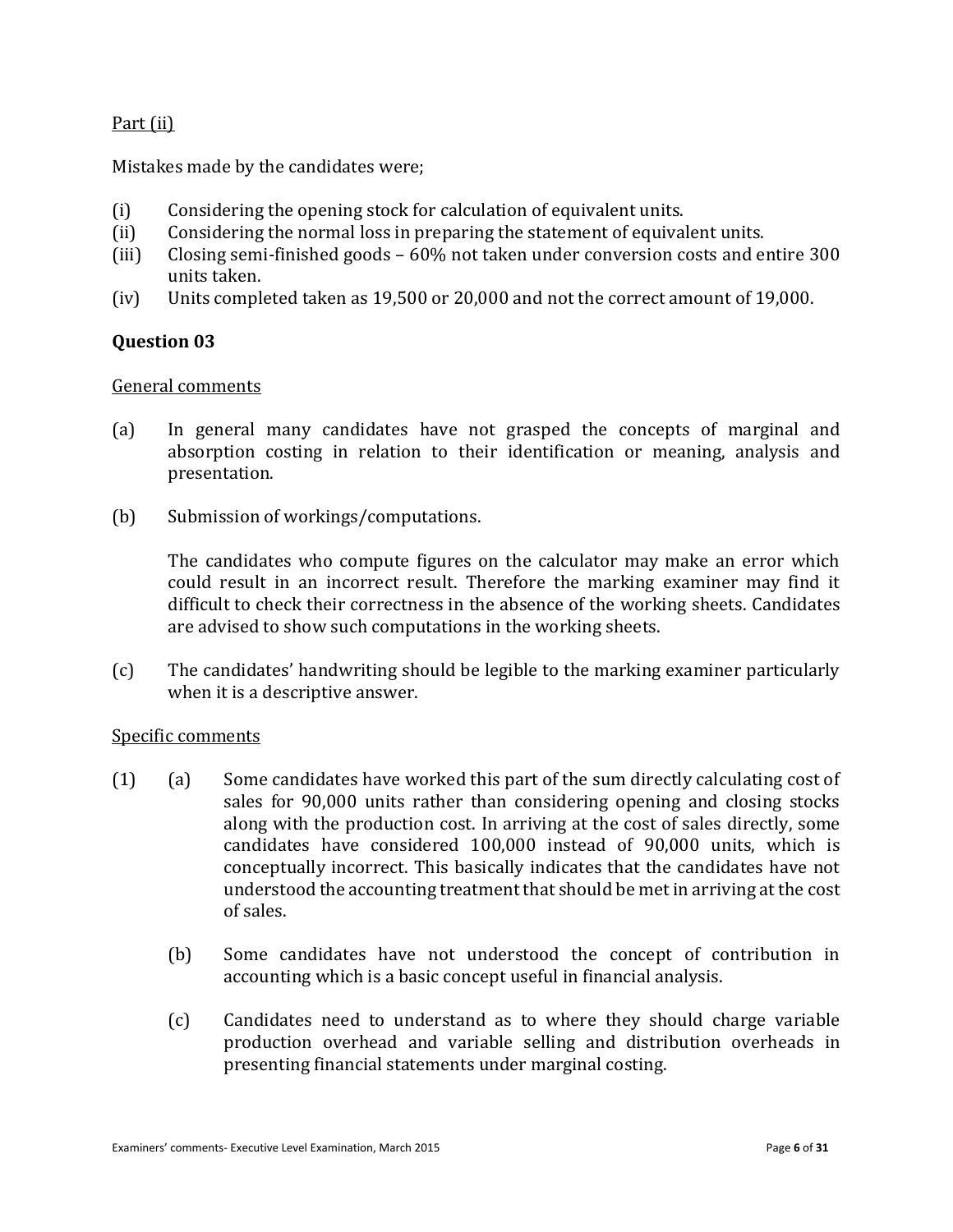- (d) The majority of the candidates have not computed the under/(over) absorption cost of fixed production OH. As a result, answers submitted for part one as well as for the part 3 are incomplete.
- (e) Many candidates were not aware how to apportion the FOH costs on a time basis. As such a full year's cost has been charged in the financial statements prepared under absorption costing thus losing one mark overall out of the ten marks allotted.
- (2) Candidates should explain the distinction between profits under absorption costing and under marginal costing in a rational, analytical and sequential manner. It is indeed necessary to explain the basics of the two costing methods, how it affects the stock valuation with the resultant effect on the profits.

The majority has not built the answer in the above manner. Nevertheless it was observed that some candidates knew the process, but did not present it in an acceptable manner.

(3) Many have failed to reconcile the resultant profit computed under the two concepts. Candidates need to be aware that it is the difference in methods of stock valuation under the two costing concepts that has contributed towards the difference in profits.

# **Question 04**

General comments

This question has the second lowest average marks on the paper.

| Less than 5 marks     |                          | 70%        |
|-----------------------|--------------------------|------------|
| Between 06 – 09 marks | $\overline{\phantom{0}}$ | <b>20%</b> |
| 10 marks              | -                        | 10%        |

This is a two parts question testing the candidates' understanding of the investment appraisal principles and application.

In part (i), candidates are required to calculate the NPV of the given project and interpret the results. Part (ii), requires the candidates to explain the advantage of using NPV vis-à-vis payback period method.

# Specific comments

Mistakes made by the candidates were;

- (i) Taking the import cost for 20 vehicles, but hiring income and running cost only for one vehicle in drawing up the cash flow.
- (ii) Working out the cash flow ignoring the year 0.
- (iii) Mistakes in working out IRR and payback period.
- (iv) Confusing Rs. 000's with Rs. Millions.
- (v) Using the wrong discount rate/values.
- (vi) Only a few candidates gave 3 advantages of NPV correctly.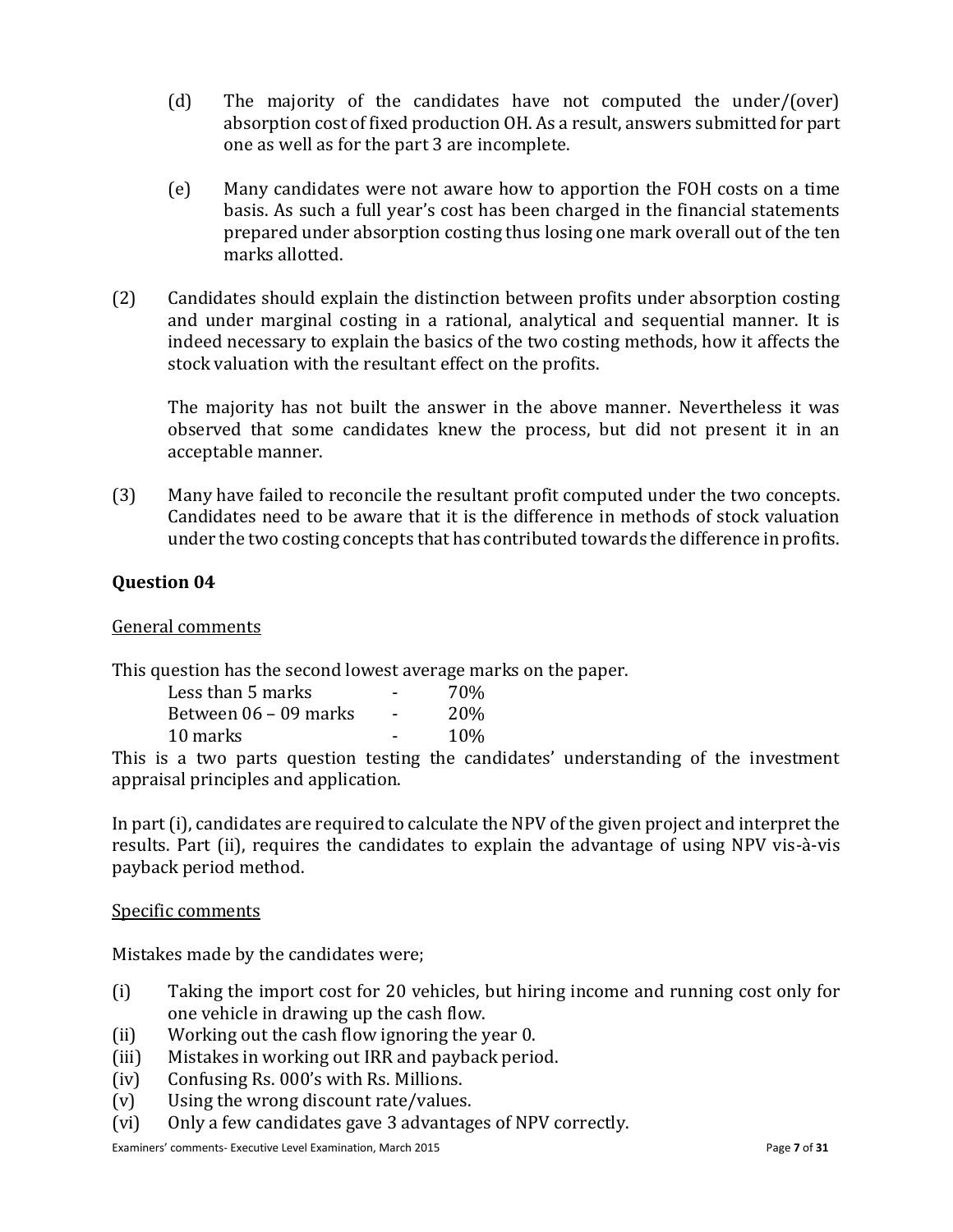#### General comments

This question had the lowest average marks on the paper and, in general, was done very badly indeed. Only 5% of the candidates had attempted the question.

The question requires the candidates to draw-up the algebraic equation for revenue (r) by using the variables volume (v) and price (p) of the harvested timber and calculate the age of the tree (t) which yields the maximum revenue, both (v) and (p) being functions of (t).

#### Specific comments

Candidates could not draw up the revenue function, probably due to not realizing it is volume x price. Some had tried to get the maximum value for v which is incorrect as price is also a variable.

#### **Question 06**

#### General comments

The candidates` answers to this question were varied. While some candidates had provided good answers, some candidates` answers were not satisfactory.

This was a four parts question which tested the candidates` knowledge of flexible budgeting, variance analysis and responsibility accounting.

Part (1) of the question required candidates to prepare a revised budgetary control statement using flexible budgeting at the actual activity level. In part (2) candidates were required to discuss the usefulness of flexible budgeting in relation to the scenario in the question.

Part (3) tested the candidate's knowledge of variance analysis. In part (4), candidates were required to explain the importance to the production manager of analyzing the material variance into price and usage variances.

#### Specific comments

In part (1), a significant number of candidates failed to realise that fixed overheads wouldn't change with the change in the activity level.

Some candidates had calculated the variances between the original budget and actual, instead of the variances between the flexed budget and actual and some candidates had calculated only the flexed budget without the variances.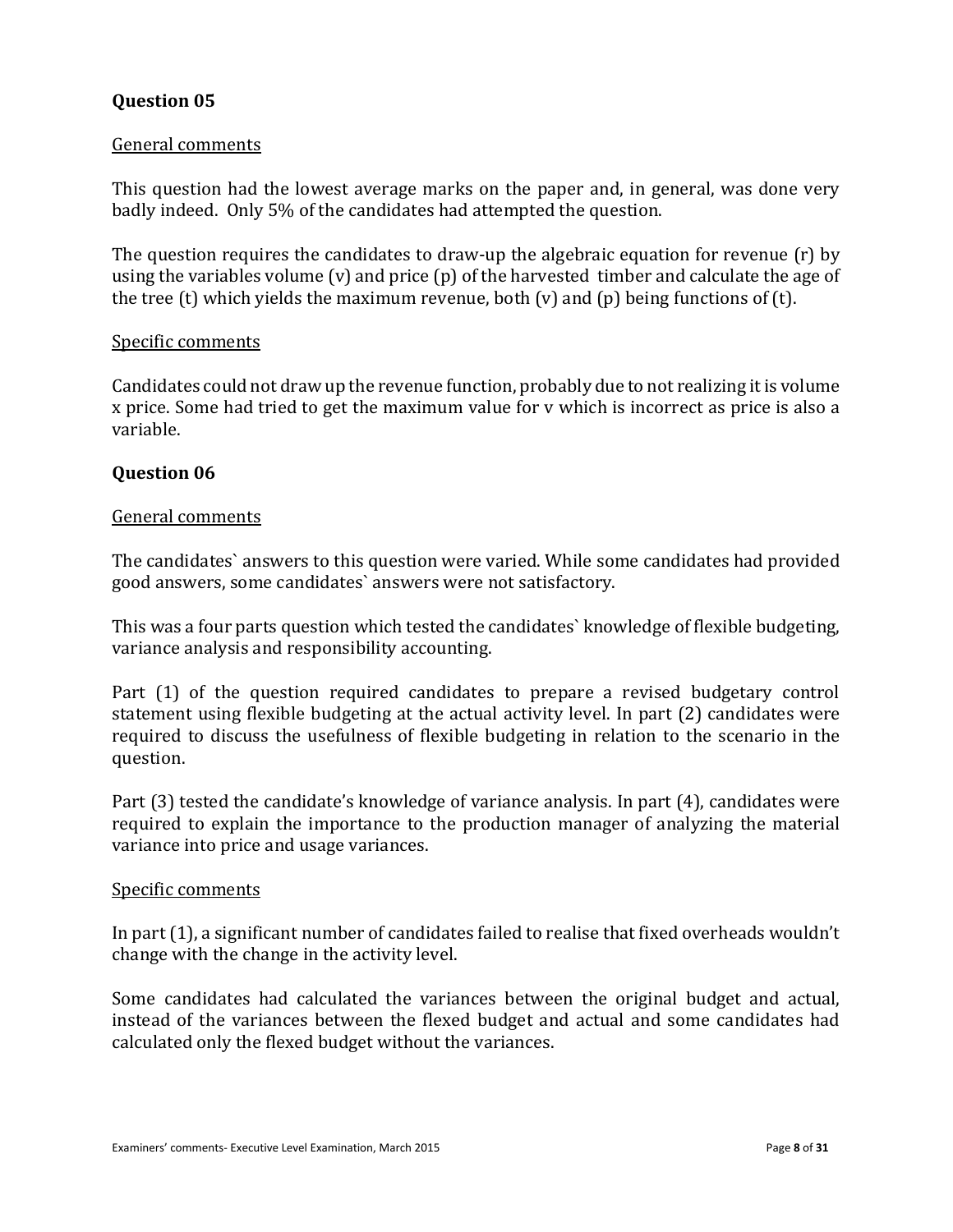In part (2), many candidates had discussed the usefulness of flexible budgeting without relating it to the given scenario. Some candidates had discussed flexible budgeting without discussing the usefulness of flexible budgeting.

In part (3), most of the candidates calculated the fixed overhead expenditure variance correctly. A few candidates had obtained full marks in part (3) (i), when calculating material price variance. Some candidates had calculated the standard price of chemical x and liquid y by dividing the budgeted material cost amounting to Rs. 2.7m and Rs. 2.6m respectively, by 100,000 units instead of standard consumption of materials at 100,000 units (45,000kg and 65,000kg for chemical x and liquid y respectively). Further, when calculating the actual price, actual direct material cost was not divided by the actual consumption of materials but by the actual units produced, by some of the candidates. In calculating material usage variance in 3(ii), some candidates had used standard usage of full capacity (45,000 kg and 65,000 kg for chemical x and liquid y respectively) instead of standard usage at actual capacity (31,500 kg and 45,500 kg for chemical x and liquid y respectively). In calculating standard direct labour in 3 (iii), some candidates had divided the budgeted direct labour cost of Rs. 900,000 by 100,000 units instead of 5,000 hours (the budgeted direct labour hours at full capacity).

In part (4), majority of the candidates failed to recognise that controlling the price variance is the responsibility of the purchasing manager and that the production manager is responsible only for the deviation in usage of materials. Some candidates hadn't adequately explained the importance of analyzing the material variance into price variance and usage variance, making only general comments.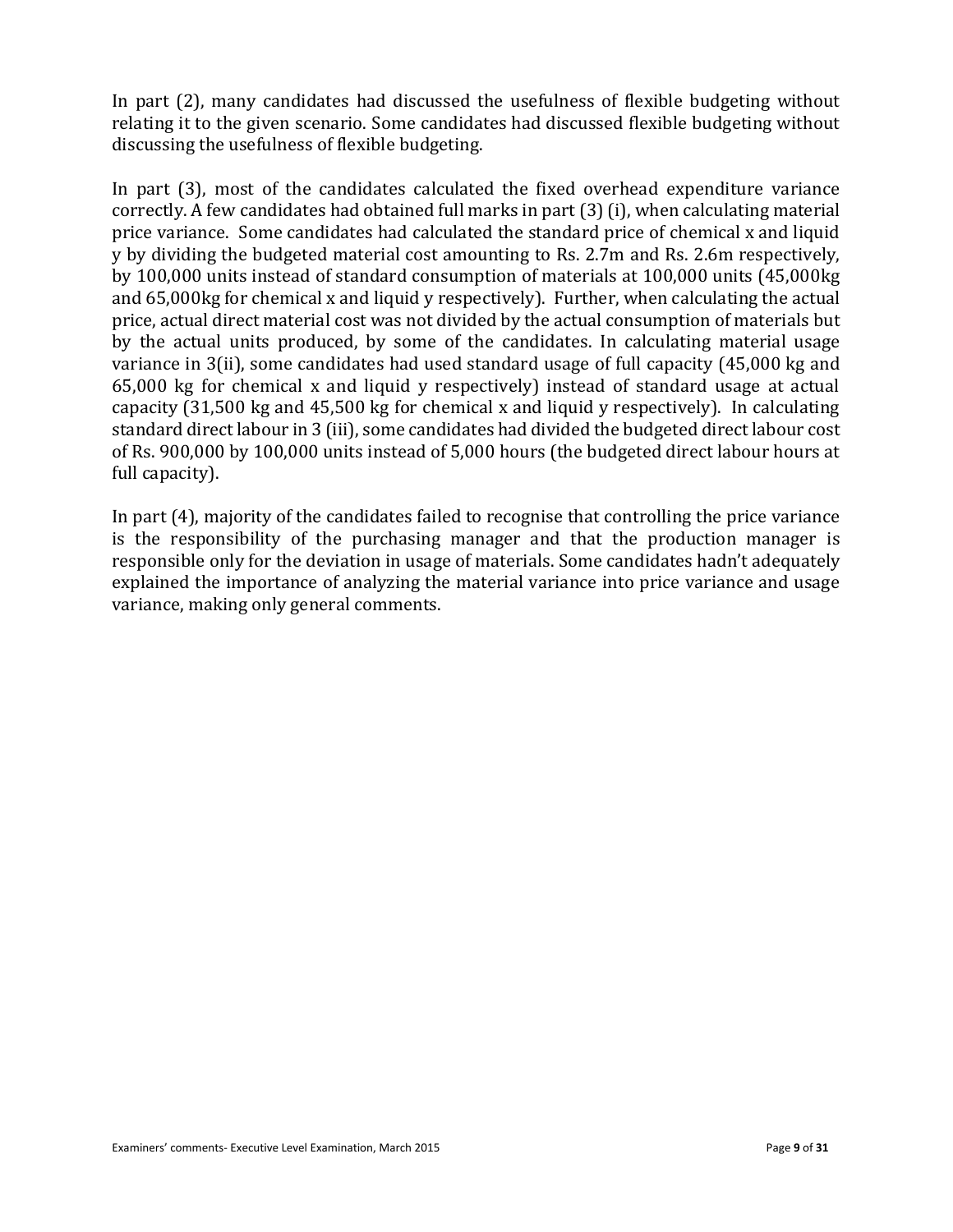# **Fundamentals of Taxation & Law (KE3)**

**Part A**

**Taxation**

# **Question 01**

(a) General comments

This is a multiple choice question requiring candidates to choose the most appropriate answer out of four (04) given options.

The question tested candidates' knowledge in the following areas of taxation;

- Principles of taxation e.g. equity, progressivity.
- Tax administration e.g.
	- (i) due date for submission of income tax return.
	- (ii) due date for remitting PAYE deductions to CGIR.
	- (iii) threshold for registration for Value Added Tax (VAT) and Nation Building Tax (NBT) for certain special cases.

# Specific comments

It was apparent from the answers that a good number of candidates have adopted 'guess-work' strategy.

- E.g. (i) Part 1.1. a good no. of candidates mentioned option D which is  $30<sup>th</sup>$  of September 2014.
	- (ii) Part 1.2. a good no. of candidates mentioned option 'A' which is equity.

The answers to part 1.5 were extremely poor. A few candidates mentioned the answer options in numerals (1,2,3,4) instead of alphabets (A, B, C, D).

(b) General comments

The question required candidates to provide short answers/calculations to five (5) questions with attention given to action verbs.

- 1.6 required candidates to compute the balance tax payable/ (refund due). The question included the effect of the following items on the computation.
	- PAYE deducted by employer.
	- Self-assessment payment.
	- Interest and dividend received after deducting withholding taxes.
- 1.7. required candidates to calculate partnership tax payable.
- 1.8. required candidates to state the tax rate applicable to a company which is a subsidiary of another company with justification.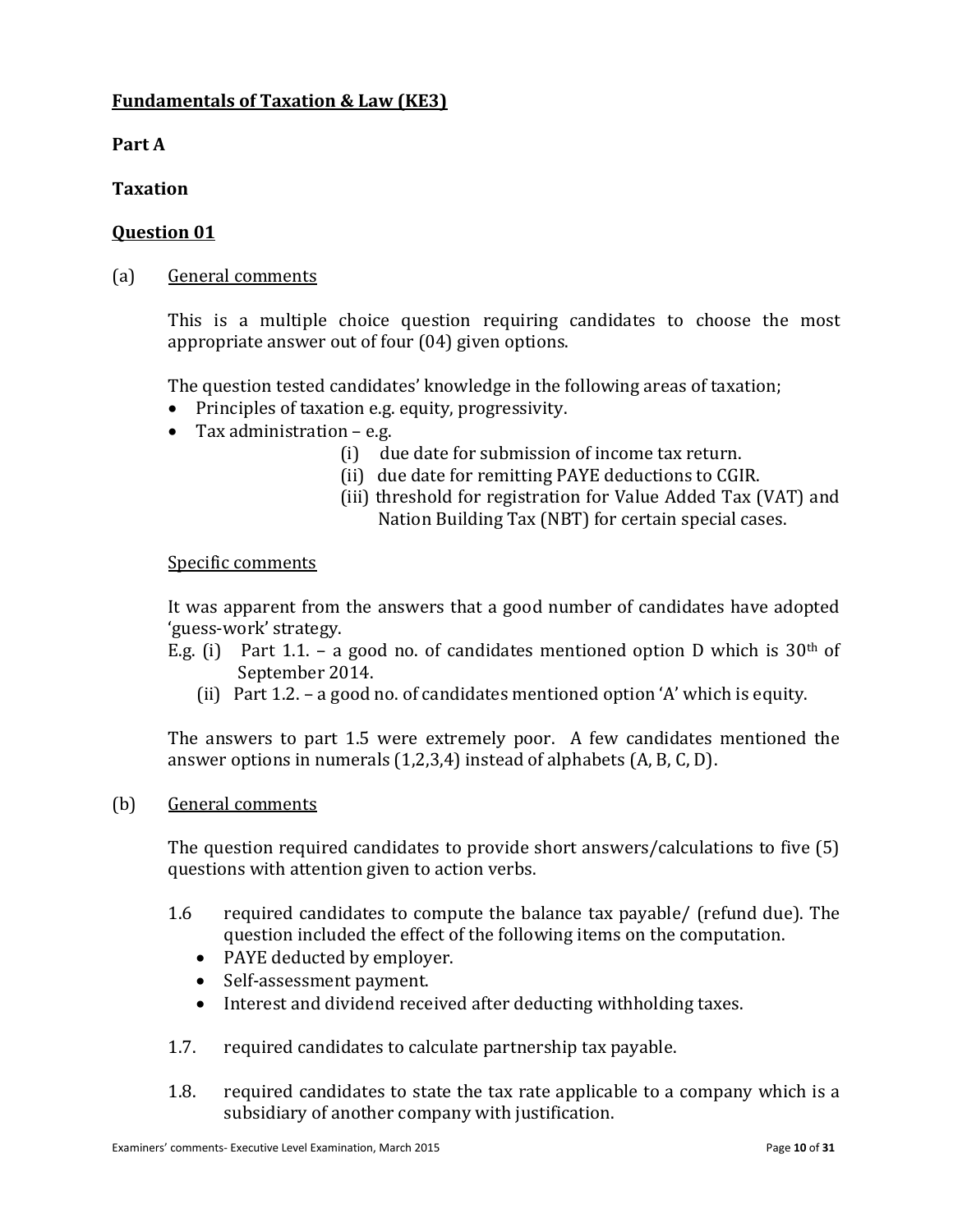- 1.9. required candidates to list two (02) excepted articles specified in the schedule to the Nation Building Tax Act.
- 1.10. required candidates to explain the difference between zero rated supplies and exempt supplies with regard to the Value Added Tax.

Specific comments

Part 1.6 to part 1.10

Most candidates made a good attempt at this question. Majority of the candidates scored over 50% of the allocated marks.

The undermentioned shortcomings are noteworthy.

- Improper reading of the question.
	- E.g. (i) In part 1.6, a good number of candidates treated the gross income tax liability as employment income and computed their own income tax liability. This is a colossal waste of exam time.
		- (ii) In part 1.9 a good number of candidates listed services instead of articles.
- Lack of subject knowledge
	- E.g. (i) In part 1.6 a significant number of candidates were not aware that withholding tax on interest and dividend income is the final tax on such income and that no tax credit can be claimed against income tax payable in respect of such withholding tax.
		- (ii) In part 1.7, a good number of candidates omitted real income in computing the partnership tax. Further, some candidates applied erroneous rates (10% and 12%) and some even applied the progressive taxation applicable to individuals. Further, a few candidates failed to claim the tax free allowance of Rs. 1,000,000 or erroneously claimed Rs. 600,000.
		- (iii) In part 1.9, a few candidates mentioned birth certificate and business registration certificate as excepted articles.
		- (iv) In part 1.8, only a very few candidates knew that a member of a group company (e.g. subsidiary) is taxed at the normal corporate tax (18%) irrespective of the quantum of turnover or profits.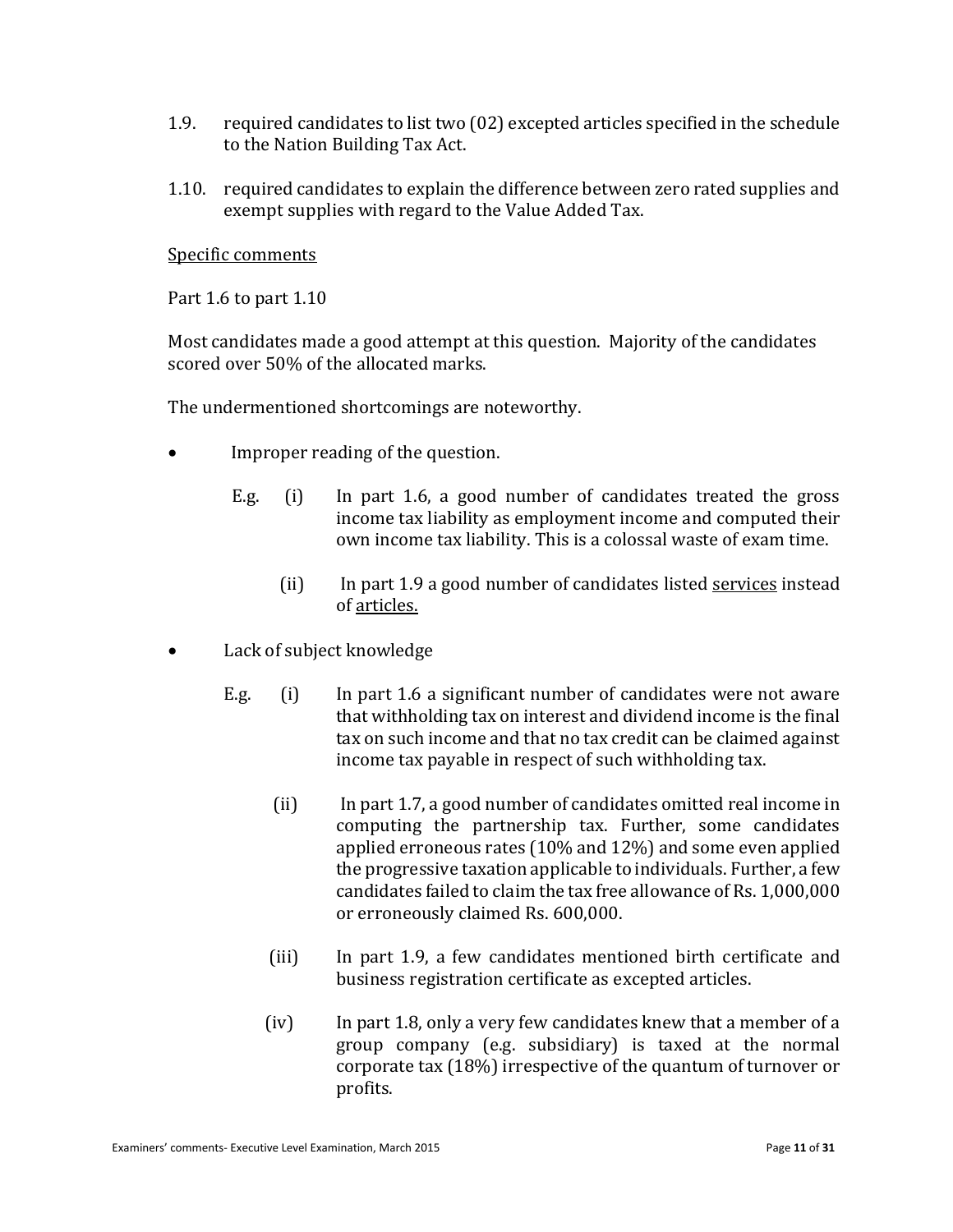#### General comments

This question requires candidates to:-

- (i) Calculate the gross income tax liability of a resident individual for the year of assessment 2013/2014. The question included calculation of statutory income from the following sources:-
	- Employment. This included calculation of :-
		- Vehicle benefit for personal use.
		- Entertainment benefit.
		- Tax benefit of reimbursement of private telephone bills.
	- Dividend received after deduction of withholding tax.
	- Profit arising from sale of listed shares.
	- Income from letting an apartment to a company.
	- Professional income (this included an adjustment of net income).

The question also included identification of items deductible under section 32 and qualifying payments relief under section 34.

- (ii) Identify tax credits.
- (iii) Calculate balance tax payable/refund due.

#### Specific comments

Majority of the candidates made a good attempt at this question. There were some excellent answers securing over 80% of the allocated marks. Most candidates displayed excellent skills in the presentation, and identification of the statutory contents of an income tax computation of a resident individual. They demonstrated sound knowledge in:-

- Identifying various benefits and receipts taxable under employment income.
- Identifying the statutory income from different sources.
- Identifying allowable/disallowable items under s.25 and s.26 of Inland Revenue Act.
- Identifying deductions under s.32.
- Claiming qualifying payment relief under s.34.
- Applying progressive tax rates.
- Claiming tax credits.

Where mistakes were made, they generally related to:-

#### Employment income

- Improper reading of the question:-
	- \* salary monthly salary incorrectly taken as annual salary.
	- \* allowances (vehicle and entertainment) monthly allowance erroneously taken as paid for the whole year.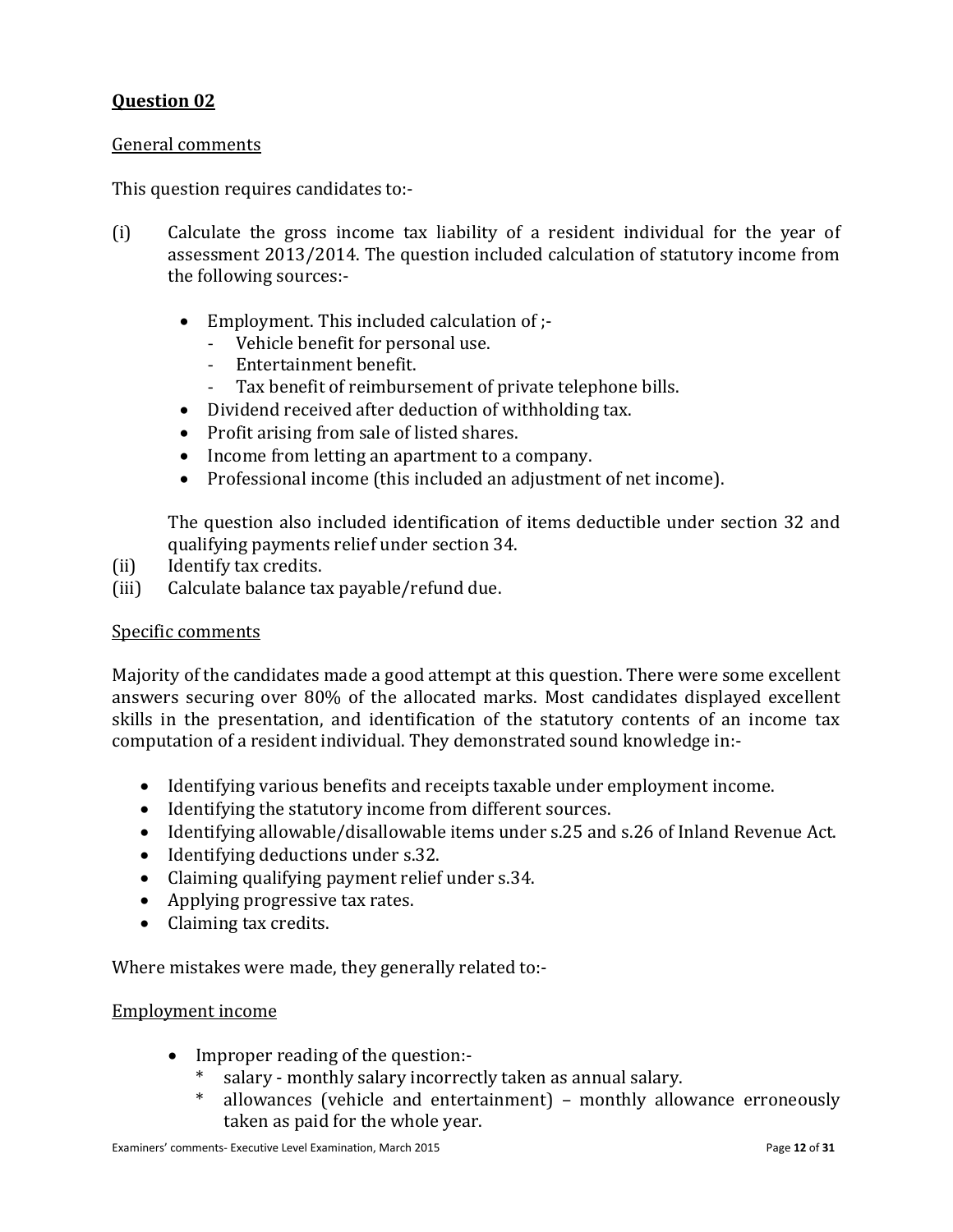- Lack of subject knowledge:
	- employment allowance a good number of candidates were not aware that this is a qualifying payment under section 34 with effect from year of assessment 2013/14.
	- \* deductions under s.32 and s.34 only a very few candidates mentioned that these deductions are permissible only against sources of income other than employment.

# Professional income

- A few candidates commenced from total revenue (turnover) for the purpose of computing the adjusted income. This is a waste of valuable exam time earning no extra marks.
- Applying erroneous depreciation allowance rates.

# Qualifying payments.

Capital repayment of housing loan and contributions to EPF – these payments are not eligible for relief for the year of assessment 2013/14. A good number of candidates failed to mention this fact. Candidates should display their knowledge to earn marks. Silence does not amount to an answer.

#### Errors of principle

The undermentioned errors of principle committed by a good number of candidates are serious in nature.

- Claiming s.32 deduction under s.34 (qualifying payments) e.g. interest paid on housing loan.
- Claiming tax-free allowance under s.32.
- Deducting tax credits, from taxable income instead of gross income tax payable. E.g. PAYE, self-assessment payments.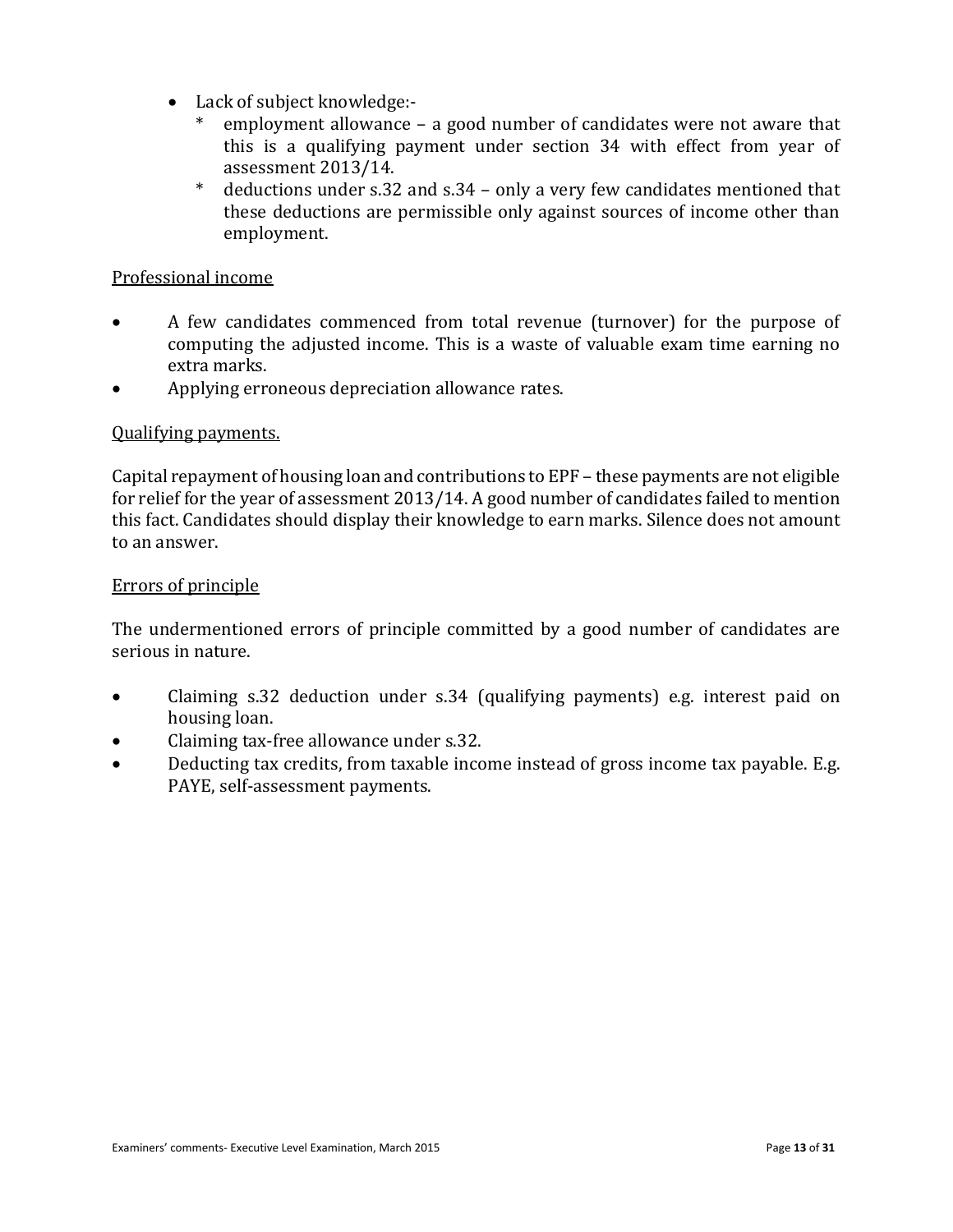# **Part B**

# **Legal Fundamentals**

# **Question 01**

(a) For the first time, part (b) of the KE level paper carried multiple choice questions. The majority had scored 6-8 marks out of 10 while a fair percentage had scored the total 10 marks. Many candidates had failed to understand that the only incorrect statement given under 1.3 is (b). Presentment of the bill is not dispensed with just because the holder of the bill believes that the bill will be dishonoured on presentment.

Also some others had failed to understand that delegation of authority by an agent is not a duty of an agent. Hence the agent is not expected to delegate the authority given by the principal (1.4) to another person. Further a few others had not realized that the Prevention of Money Laundering Act does not apply to any act of money laundering outside Sri Lanka whether it is done by a Sri Lanka resident person or nonresident person as the Act cannot be enforced in any other country and could be enforced only within Sri Lanka (1.5). There were a few others who were not aware that a contract of sale can be formulated not only in writing but also verbally or in some other manner (1.2). A handful of candidates did not know that only the Supreme Court has the jurisdiction to hear a fundamental rights case in Sri Lanka. There were candidates who were not familiar with the correct answers and marked answers at random expecting some marks as a matter of chance.

(b) In part (b) of the question too there were 5 parts where the candidates were expected to furnish short answers to all 5 parts of the question. By these questions also only the very basic knowledge of legal principles was tested. In this particular question paper certain relevant areas like the regulatory role and main functions of the ICASL, 4 main essential requirements to form a legally binding contract, 4 main characteristics of a negotiable instrument main differences between a contract of insurance and a wagering contract, and 4 instances where an employee can withdraw the amounts lying to his/her credit in his/her EPF account, have been tested.

What could be observed is that areas tested are some topics which can be answered by an average accountancy student with his/her general knowledge provided they have some good background and practical experience as they gain sufficient knowledge in those subject areas while studying for accountancy examinations or undergoing practical training. However the answers furnished by the majority of the candidates were not up to expectations. A few examples of answers furnished by some candidates are quoted below.

- 1.6. The regulatory role and main functions of ICASL as stated by the candidates are;
	- (a) "Supervisor of audit of various organisations and furnishing them with directors' guidance for the audit".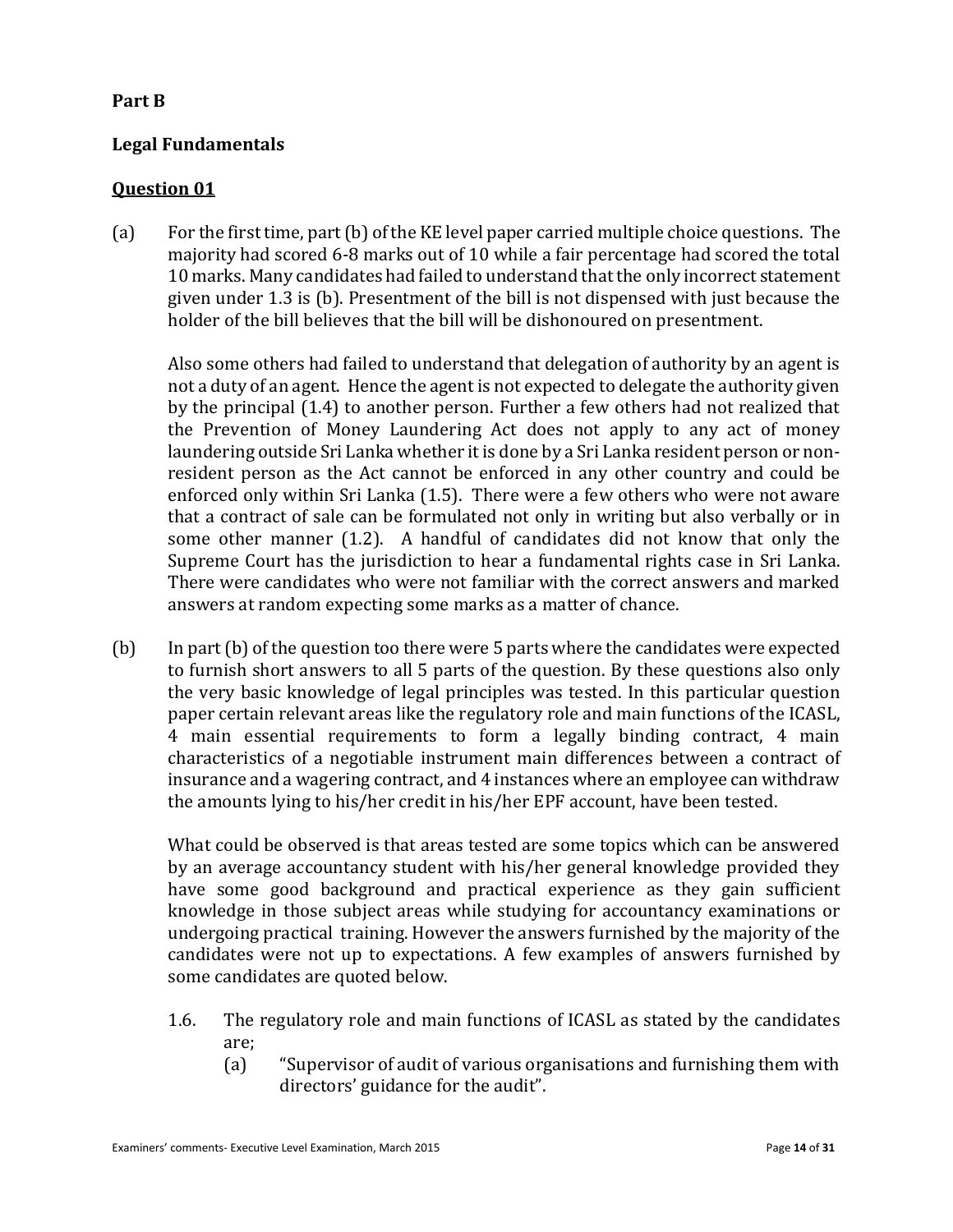- (b) "Audit of government organisations such as corporation statutory bodies, government owned business undertakings and providing advice and structure on audits".
- (c) "Supervision of institutions coming under ICASL providing them with necessary directors/instructors etc."
- (d) "Registration of students holding examinations enrolment of members. Conducting of lecturers for the examination held by the Institute".
- (e) "Representing the institute international forums, accounting bodies and various other international accounting organisations".
- 1.7. Most had furnished acceptable answers which deserved good marks, as it is a very simple and practical question for any accountancy student. However there were a few who had furnished incorrect, irrelevant or incomplete answers for this straightforward question as they had not understood it properly. Some examples are;
	- (a) "Contract should be in writing; there should be two parties to it. Contract is an agreement between two or more parties".
	- (b) "The contract must be a legal contract" instead of saying the **object** of the contract should be legal.
	- (c) "Invitation to trial is not a contract of offer but only an invitation to make an offer".
	- (d) "In one party to the contract breach its conditions other party has remedies to recover the damages or to terminate/repudiate the contract".
	- (e) Incomplete answers such as offer, acceptance, consideration without saying valid offer/acceptance and consideration come under what laws etc.
- 1.8. Only a handful of candidates had stated the main characteristics of a negotiable instrument as given in the Bill of Exchange Ordinance of 1927. The rest appeared to have only stated what they have heard about negotiable instruments indicating that they are not familiar with them. Accordingly some had given the following as main characteristics of a negotiable instrument.
	- (a) "It is a legal document which is negotiable legally".
	- (b) "It has a very high liquidity position and could be encashed at any time".
	- (c) "Holder of the bill can called money at any time just delivering it to the drawee" as they have failed to realize that it should be matured.
	- (d) "Ownership of the bill could be passed to any third party by delivering it at any time" (here again they have not appreciated the fact that it will apply only to bearer instruments and not to an order instrument).
	- (e) "Holder of the bill takes it free of any defect in the title of his predecessors", as they are not aware this will apply only to a bona fide holder for value and not to a holder who has stolen it or received it in an improper way.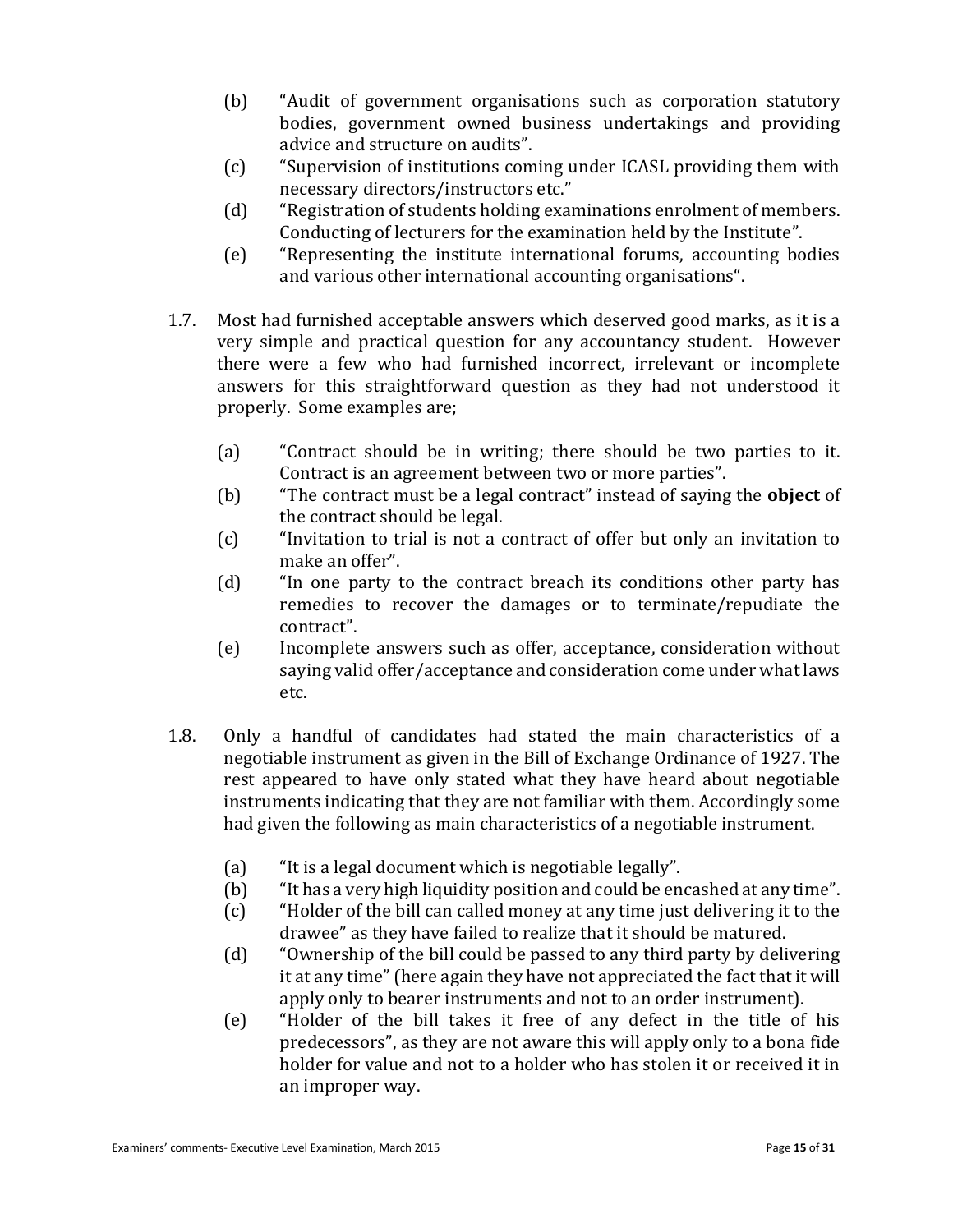- 1.9 Many had given incorrect differences between a contract of insurance and a contract of wagering as they are not familiar with the difference between the two and had furnished answers such as;
	- (a) "Contract on insurance is a legal contract but contract of wagering is an illegal contract" as they do not know that it is not an illegal contract, but a contract which cannot be enforced in a court of law.
	- (b) "Contract of insurance can be entered into only with an insurance company but wagering contracts could be entered with any company or person".
	- (c) "In insurance, insuree has to pay monthly/quarterly/annul premium but in wagering contract no premium has to be paid".
	- (d) "In a contract of insurance the policy holder can claim damages from insurance company but no damages could be claimed in a contract of wagering".
	- (e) "A party must have contractual capacity to enter into a contract of insurance and no contractual capacity will apply for wagering contracts".
- 1.10. A few candidates had furnished correct answers for this simple question whilst many had furnished incomplete answers which did not deserve a reasonable percentage of marks and many others had furnished incorrect answers and had wasted their time. It is a commonly known facts that EPF or any other retiring benefits could be collected at retirement after reaching retirement age and not on pre-mature retirement. However leaving the country for permanent residence in any other country, ceasing of the employment of females as a consequence of marriage, when an employee ceases to be employed under a covered employment i.e. one who is employed in a post with EPF contribution and takes up employment in government or local government with pension rights, are well known instances where an employee can withdraw the amounts lying to his/her credit in their EPF accounts.

But very many had furnished incomplete or incorrect answers as they are not sufficiently familiar with the relevant instances and had furnished answers such as;

- (a) If a female reaches the age of 50 or a male reaches the age of 55 they are entitled to withdraw EPF balances as they do not know that after attaining the said ages they have to retire or cease employment to qualify for withdrawal.
- (b) At the time of marriage. Here again they do not know that only females can withdraw EPF balances at the time of marriage provided that they are cease employment as a result of marriage.
- (c) If the employee changes his/her employment from one place to another place or business or the particular employer closes down business, as they are not aware that if an employee changes employment EPF will continue in the new employment till retirement after reaching the retiring age.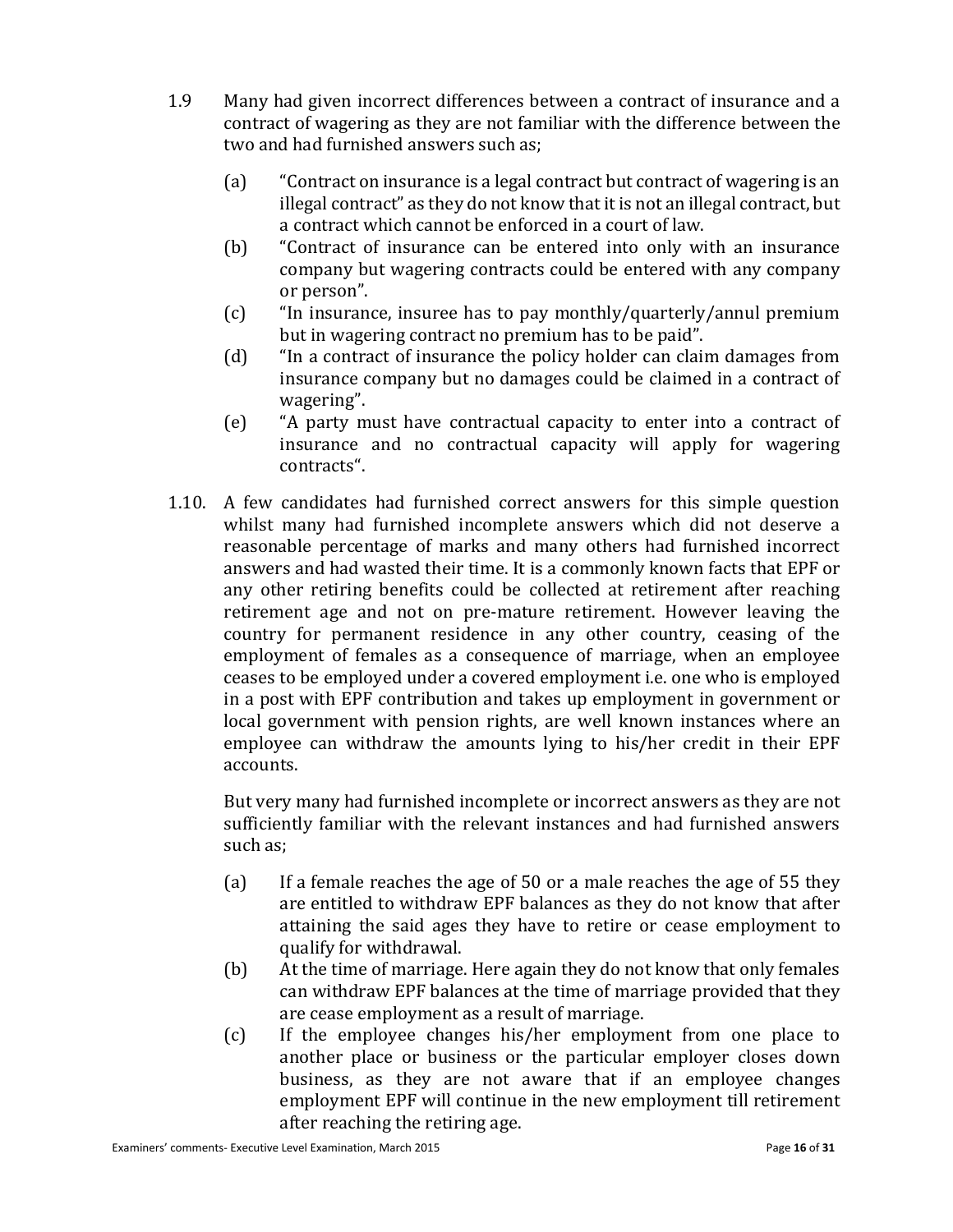- (d) If the employee has to meet emergency medical, educational or some other urgent expenses the EPF balance could be withdrawn, as they are not aware that only if an employee ceases to be employed due to the reason of permanent and total incapacity for work or is certified as medically unfit and not otherwise.
- (e) An employee can withdraw the EPF balance once in 5 years when leaving one employer to take up another employment as they have confused ETF with EPF, and various other incomplete or incorrect answers.

Another simple question based on termination of contract due to frustration and only a handful of candidates had furnished satisfactory answers explaining the relevant factors which should be present for a contract to be terminated due to frustration such as:

- (i) The event which leads to frustration of the contract is beyond the control of the parties.
- (ii) Even if the parties tried to perform the contract after the occurrence of the event which led to frustration it will be a completely new contract and not the original contract.
- (iii) The event for frustration occurred due to the fault of the parties to the contract.
- (iv) The destruction of the particular object which is necessary to perform the contract etc.

Considering the above facts since the subject matter of the contract has been destroyed the said contract is discharged due to frustration. Further they had explained that Alex is not entitled to claim damages from Melmon. The correct case law Taylor vs. Coldwell too had been quoted by them.

However the majority had failed to answer the question along these lines or they did not know as to how a contract is discharged due to frustration or had not read the question properly and they had focused their answers on incorrect/irrelevant matters and had explained areas like the following.

- (i) There was a contract between Melmon and Alex and the parties are bound by the contract.
- (ii) Since Melmon had not informed Alex in advance, if the contract is discharged due to frustration, Melmon is not liable to pay damages. Alex can claim damages from Melmon.
- (iii) There were some others who were not competent to explain under what circumstances a contract is terminated due to frustration had furnished some examples for frustration like natural disasters, acquisition of the subject matter by the government or some other authority, or death of any one party to the contract.
- (iv) Many others had repeated the question or the scenario given in the question instead of answering and wasted their time with no return for their pains.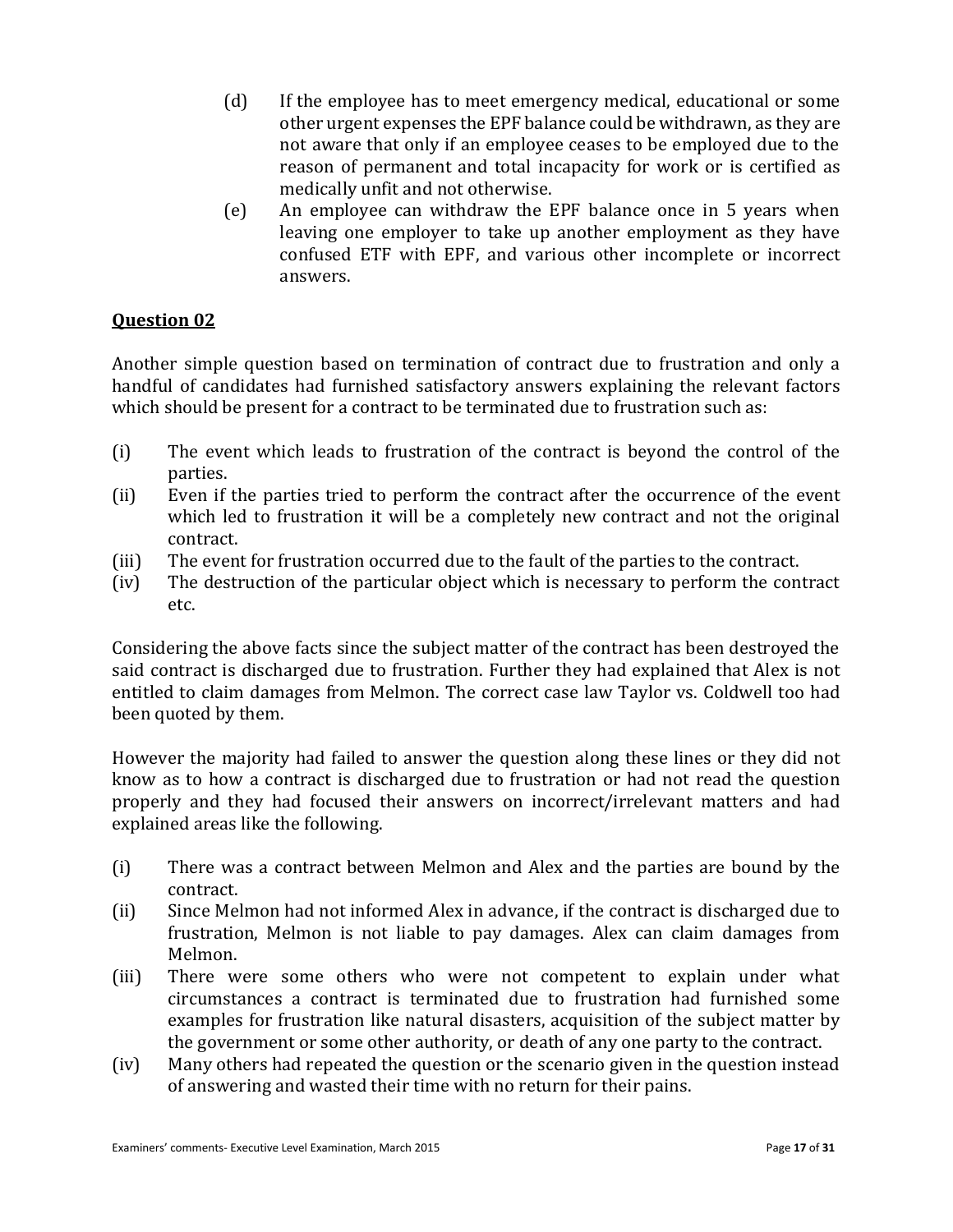(v) Some others who are not familiar with the relevant case Taylor vs. Coldwell had furnished their own fabricated cases or their own decisions or some other cases which have nothing to do with frustration.

# **Question 03**

A minor percentage of candidates had correctly identified that the scenario is based on an instant where a person sells a car who is not the actual owner and the rights of the innocent buyer for value and who later spent some money to modify the car. In this connection there are 3 main parties i.e. real owner, intermediary person who sells the car without proper title to it and the buyer who has paid the buying price and spent a further Rs. 200,000 for modifications.

A few candidates who had focused their answers on the above scenario had furnished some satisfactory answers which deserved reasonable marks. In their answers they had correctly discussed even matters like Alloy having been authorised by implication, suggestion or conduct of Moddy to sell the car, status of the title of the car that goes to Scrappy, when he has purchased it from a seller who had no title and not the true owner and rights of the true owner to get back possession of the car which was sold by a third party who had no legal ownership of the car. Since the ownership of the car still remains with the owner Alloy it is his liability to reimburse the cost incurred in modifying the car by Scrappy as the benefits on modification go with the car to the owner (Alloy). It is liability of the third person Moddy to refund the selling price of the car amounting to Rs. 500,000 to Scrappy since Moddy had no authority or ownership to sell the car, or he had no good title to the car to pass to the innocent buyer, indicating that they had correctly understood the question.

But a very high percentage of others had failed or were not competent to understand the question correctly along those lines and had confused their answers in various incorrect or irrelevant ways which are not relevant to the question.

Accordingly they had furnished some answers as follows;

- (i) Some had mixed up this incident with a principal/ agent transaction as they had failed to connect the scenario described to sale of goods by a person without having a legal title to the goods sold.
- (ii) Moddy's action in using the car for his personal travelling is a violation of the duty entrusted to him by Alloy to do some modification to car.
- (iii) Moddy had acted as an agent of Alloy under agency by necessity, therefore, Scrappy gets a good title to the car and Alloy has no right to take back possession of the car since it had been sold by the agent of Alloy.
- (iv) Scrappy cannot claim the cost incurred by him in modifying the car or the selling price paid to Moddy as there was no legally binding contracts between those 3 parties.
- (v) Some others had just stated yes/no for all 3 parts of the question without giving any reasons for their short answers or without giving the case law of Green Wood vs. Beneth or any other relevant case.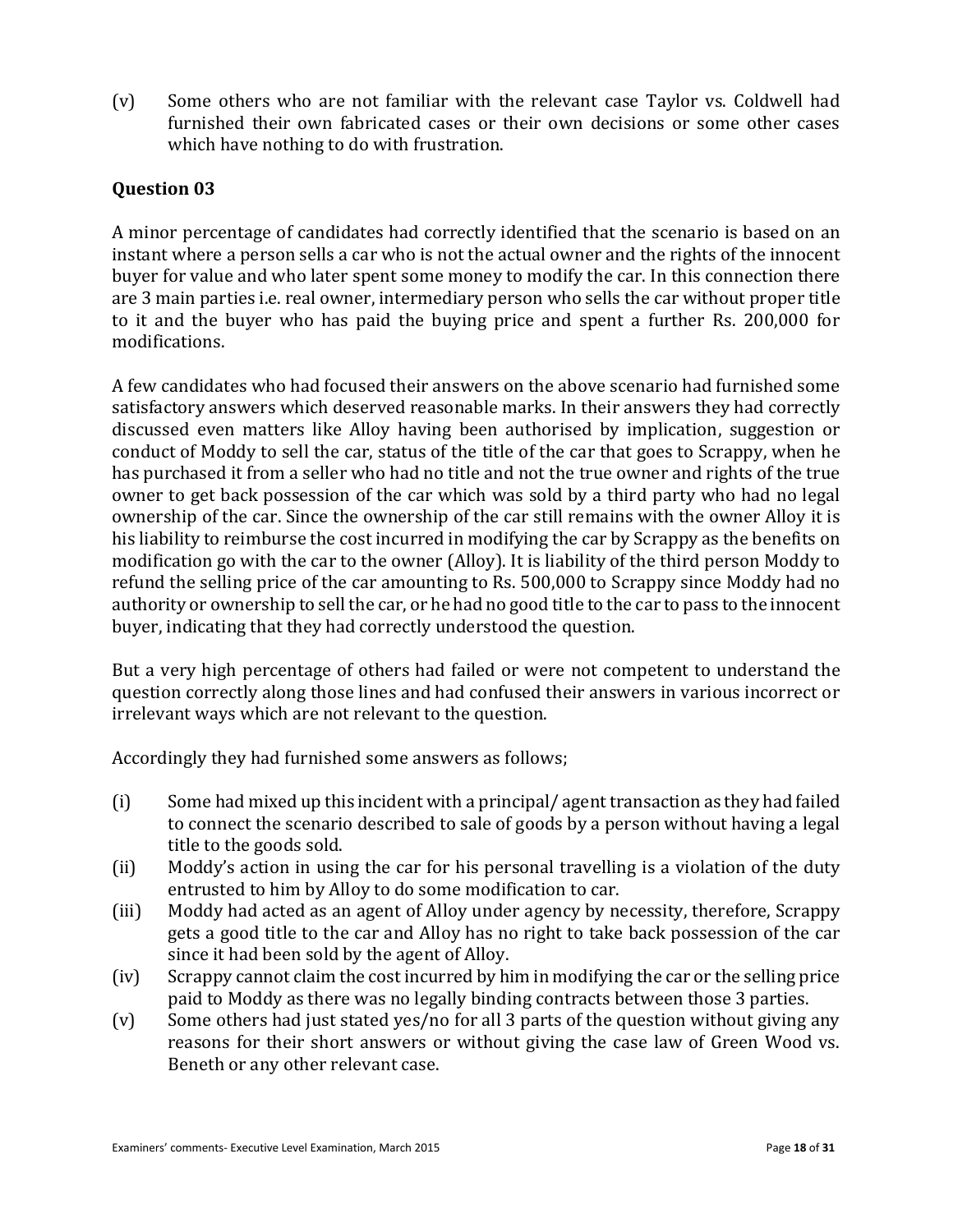(vi) A handful of candidates had quoted some other court cases which have nothing to do with the given scenario while some had quoted their own fabricated cases on the assumption that they would get some marks as a matter of chance.

# **Question 04**

This too is a simple and straightforward question on duties of an agent to his principal. The majority had correctly understood the question and furnished some satisfactory answers. In comparison with other scenario questions, answers to this question were the best.

A very high percentage of candidates had dealt with the manner in which the agent has breached five of his duties (some had given even more than 5) towards his principal in discharging the agency contract and connected them to the given scenario. They had explained some relevant areas of duties breached by the agent including the following.

- (i) Duty to follow the instructions given by principal.
- (ii) Duty to apply special skill/knowledge he possesses as a professional carpenter.
- (iii) Duty to disclose all mentioned facts which were in his possession.
- (iv) Duty to exercise due diligence and care in discharging his duties as an agent.
- (v) Fiduciary duty to act in the best interest of his principal in fulfilling his duties as agent. Further they had connected these duties with the scenario given in the question and earned a very high percentage of marks.

However a few had not understood the question properly and had furnished some answers which were not appropriate for the question. In their answers they had dealt with some areas not connected to the question such as;

- (i) Types of agents-numerous ways in which an agency/ principal relationship could be formed.
- (ii) Breaching of some duties by an agent which are not connected to the scenario given in the question, though the question clearly asks to explain the manner in which Mr. Pentor (agent) has breached 5 duties, some had explained that Mr. Pentor would have earned some secret profit on this transaction, i.e. when principal wanted teak chairs he had supplied chairs made out of some low quality timber which he would have purchased at a lower price and earned some secret profit by billing them at a higher price.
- (iii) Principal has appointed the agent to purchase 100 chairs but he has delivered only (60) chairs, in spite of the fact that the question indicates the balance 40 chairs would be delivered in due course i.e. it states before receipt of balance 40 chairs, and had tried to explain that too as a breach of his duty.
- (iv) There were some others who had expressed the view that the agent has not mentioned proper accounts which is a duty of an agent and a few others had tried to connect recovers of commission by an agent although no commission is mentioned in the given scenario.
- (vi) A handful of others had tried to explain areas like subsequent ratification of contracts by the principal which were entered into by the agent on behalf of his principal, agency created by necessity, termination of agency by the principal, rights and obligation of the principal etc. and had wasted time.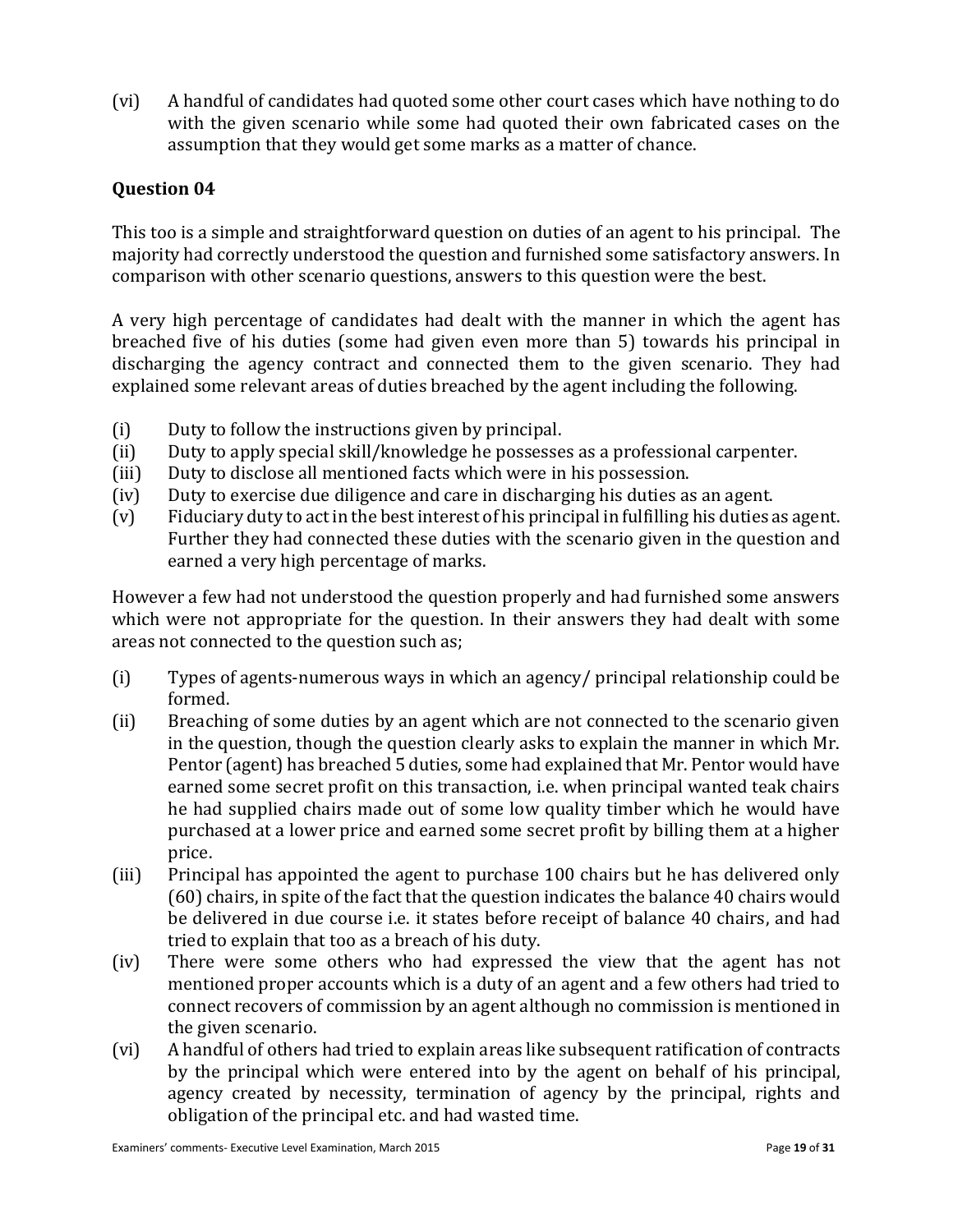A question based on the Finance Leasing Act No. 56 of 2000 and the candidates were expected to discuss the legal status of the scenario given in the question and the remedies available to the lessor when the lessee failed to pay the instalments as agreed.

The majority had used the option to answer the first 3 questions i.e. 2, 3 and 4 out of the 4 optional questions and question no. 5 had been attempted by very few. It may be mainly due to the reason the first 3 questions are based on subject areas like law of contracts, sale of goods and law of agency which are familiar to the candidates as those areas are covered at almost all the basic levels in accountancy courses.

Some who had selected this question, failed to understand that this is a question on financial leasing and not general leasing. There were a handful of candidates who had correctly identified the question and furnished some satisfactory answers which deserved some reasonable marks. They have understood that when payments of lease instalments are not done as per the terms of the leasing agreement such arrears come under the category of "default of payment" as per the provisions of the Finance Lease Act. Also they had correctly explained the remedies available to the lessor in the event of payment of lease instatement such as;

- (i) To request the lessee to expedite the dues on lease instalments.
- (ii) If there is no response to such request, serving a notice by registered post indicating his intention to terminate/repudiate the lease agreement and if the lessee still fails to pay the dues the rights of the lessor to recover the leased asset by repossession with or without a court order or alternatively to recover damages in such a way that the position of the lessor is as if the lessee had not breached the conditions of the lease agreement. These answers indicate that they are familiar with the provisions of the Finance Leasing Act.

Other candidates who had attempted this question failed to understand the question and had furnished some answers which are not relevant. Some of the areas that they had dealt with are given below;

- (i) Some candidates had expressed the view that Cre Kett should cease further supplying of cricket gear since the payment of lease instalment has been defaulted.
- (ii) Legal ownership of cricket gear supplied to lessee will remain with lessor and it will pass to lessee only after the payment of the last instalment and hence the lessee Crazey Cricket Club has no ownership, as the candidates have failed to understand the first part of the question i.e. legality of the incident.
- (iii) Some others had expressed the view that Cre Kett has no authority to recover the leased asset or terminate/repudiate the contract just because only one instalment is in arrears and suggested a number of alternative actions that can be taken to recover the instalment from the lessee such as allowing a discount rescheduling the instalment payment by altering the lease agreement, charging penalty interest on instalment not paid and so on.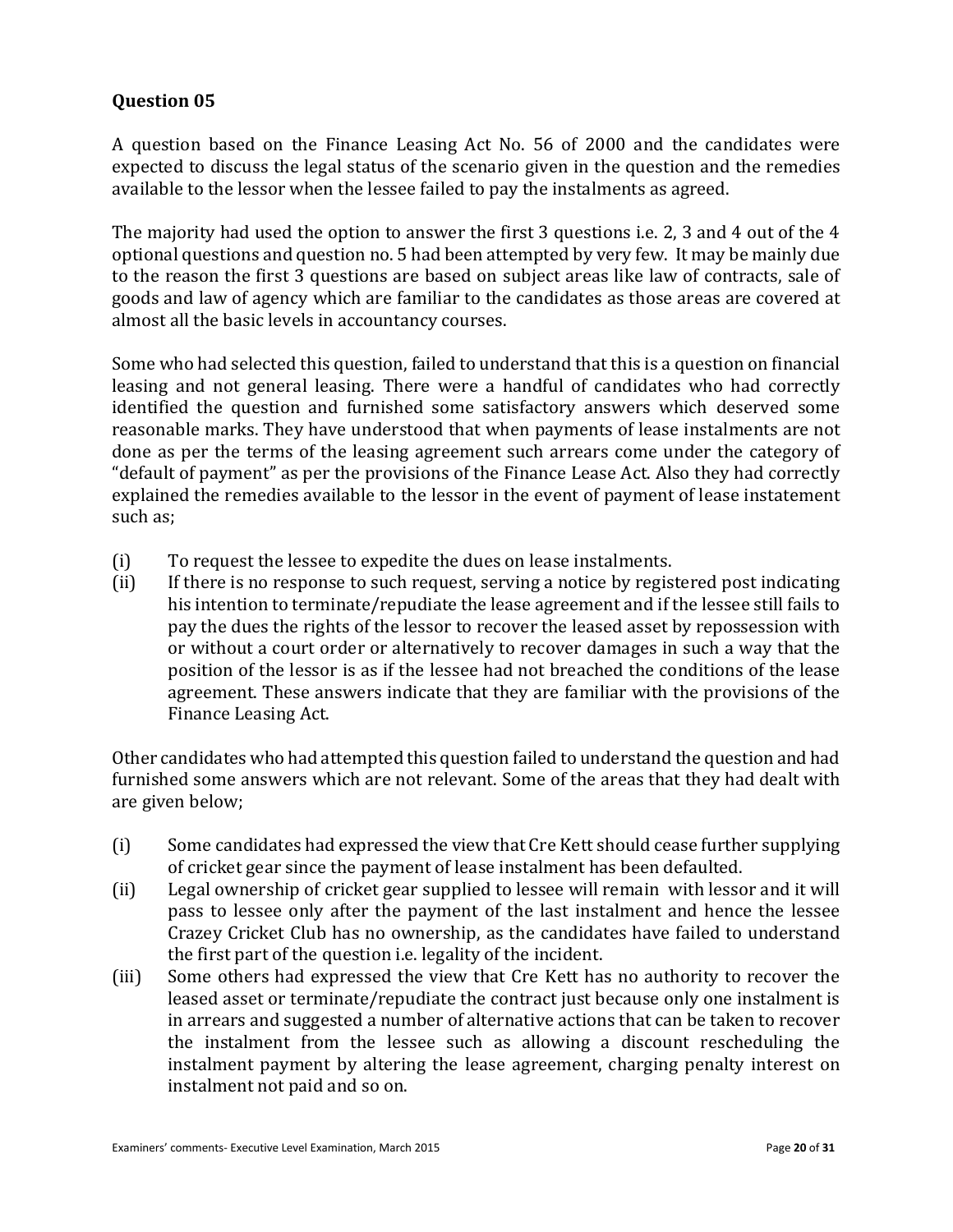(iv) Some others had tried to explain a sale transaction for which payment will be made subsequently in instalments and here for Cre Kett has no right to repossess the goods sold.

# **General**

Candidates do not have the habit of reading the question properly before they start answering. What they do is to start answering the question just after only a glance and focus their answers incorrectly. As usual inability to express their views correctly specially in the English language and illegible handwriting are the common weaknesses that could be observed.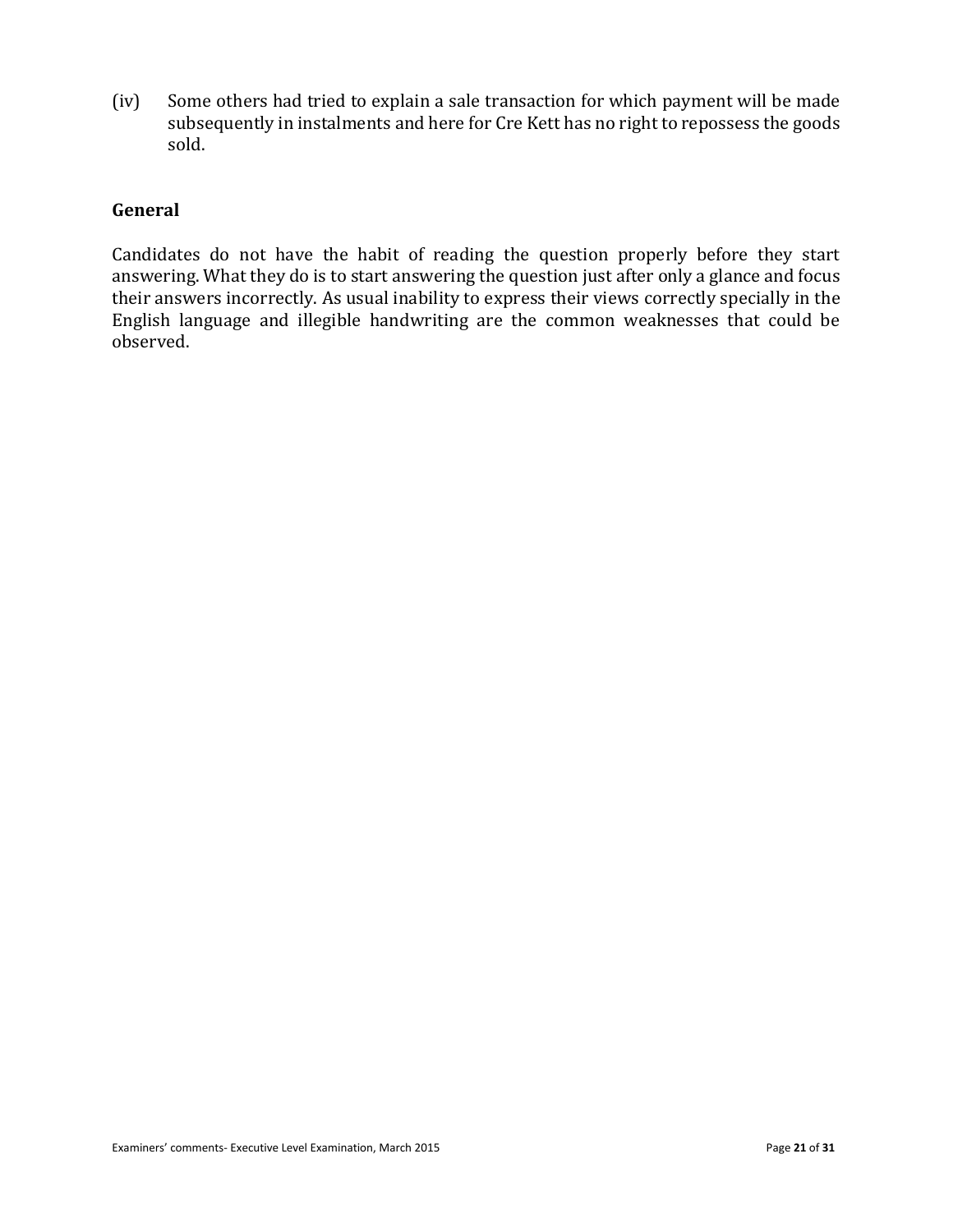# **Processes, Assurance & Ethics (KE4)**

#### **General Comments**

It is expected to check the ability to remember and comprehend at this level. Practical knowledge is not expected. The candidates have demonstrated that the performance in this subject at this examination has been very good compared with the previous examinations held in the past. This paper consisted of three sections. The first and third sections were compulsory. The candidates had to answer five questions.

# **Question 01**

This consisted of two parts, ten multiple choice questions and ten short answer questions. Most of the candidates were able to score a minimum of thirty marks for question one. The question number 1b covered most of the syllabus, and many of the candidates performed well. There were few instances where poor answers were offered which demonstrated that such candidates have not studied the study text. Most of the candidates followed the action verbs and answered accordingly, but there were a few instances where candidates have wasted their time explaining when it was asked to state or list. Although the overall performance was good, in a few instances irrelevant answers were produced.

- (a) This was a multiple choice question and was answered well. It was observed that the questions 1, 2, 9 and 10 were not correctly answered by many candidates. This reflects that they have not studied the study text.
- (b) 1.11 The candidates were expected to state the three (03) stages of the risk management framework. Some have written irrelevant answers such as;
	- Inherent risk
	- Detection risk
	- Control risk

Some have written the details of risk assessment, such as;

- Risk identification
- Analysis and evaluation
- 1.12 The candidates were asked to list inherent limitations. Although the study text does not mention them as the inherent limitations, the candidates have written the following;
	- Human error
	- Management override
	- Collusion
	- Cost exceeds benefits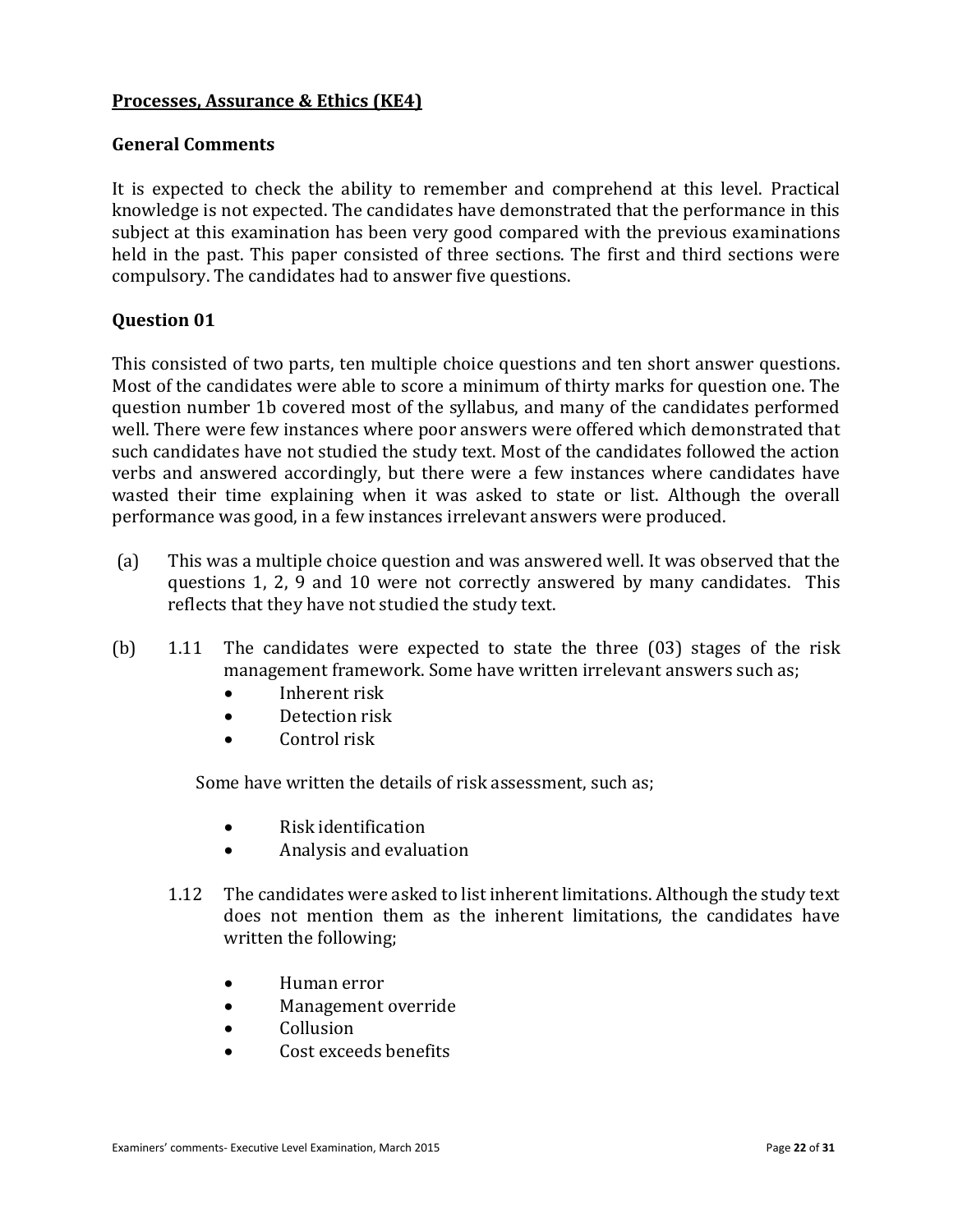Although the candidates obtained marks for the above mentioned items, the examiner expected the answers given in the study text, as those are the most important limitations.

- 1.13 The candidates were asked to identify three activities connected with setting up a petty cash system. This was very well answered.
- 1.14 The candidates were expected to list three reasons why the petty cash balance differs from the physical balance. Although this was answered well, some have written the same point in different ways, which was not treated as good complete answers.
	- Paid and recorded incorrectly
	- Paid and not recorded
	- Received and not recorded
	- Received and recorded incorrectly
- 1.15 The candidates were asked to explain reasons for ineffective design of internal control. This was poorly answered. The candidates have not understood the question and written irrelevant answers such as;
	- Internal controls not properly designed, not planned
	- Management is not competent
	- Not enough resources to establish controls
	- Management override
	- The cost is more
	- Human errors
- 1.16 The candidates were expected to state advantages of restricted access to the master file. This was answered well but there were some irrelevant answers such as;
	- Virus attack
	- Copying data to another file
- 1.17 The candidates were expected to state three possible deficiencies in internal controls over the purchasing process. Many have answered well. There were certain irrelevant answers such as;
	- High prices are paid for goods
	- Inferior goods are purchased
	- Bribes are taken to purchase from certain suppliers

The candidates who have written such answers have not understood the meaning of deficiencies in the internal control system. The above mentioned points are the outcome of certain internal control deficiencies.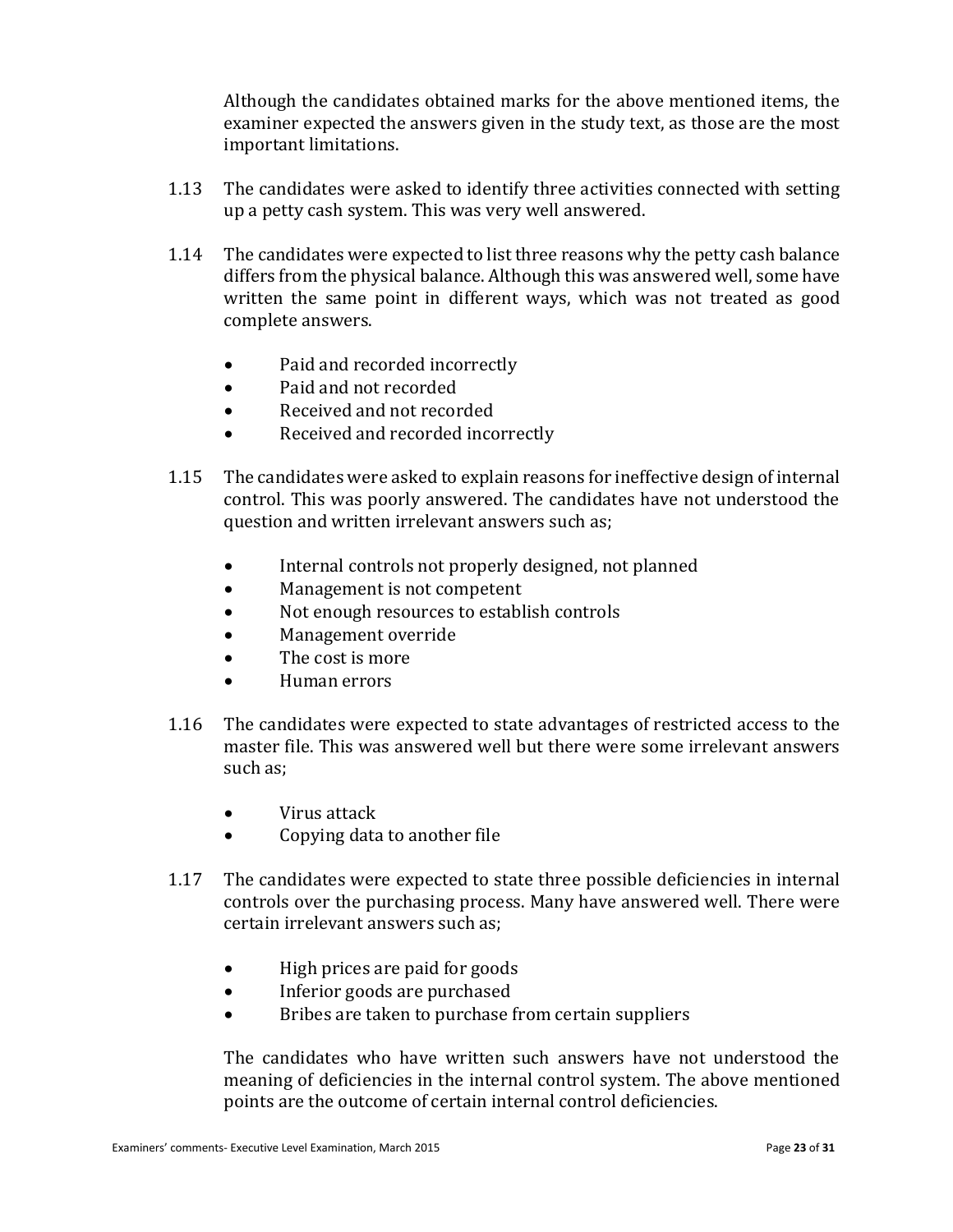- 1.18 The candidates were expected to state exceptional situations where the confidentiality requirement does not apply to professional accountants. This was well answered, but most have mentioned as a point the situation where the approval of the client is granted, the candidates were unaware that in certain circumstances, approval is only a formality.
- 1.19 The candidates were required to identify the three parties in an assurance engagement. Most of the candidates have answered well. Some have answered without using the exact terminology such as the auditor for practitioner, shareholders for the intended users and management for the responsible party. The candidates should get accustomed to using the correct terminology.
- 1.20 The candidates were asked to explain the a**r**eas that require professional judgement in an audit. Most of the candidates have written correct answers, but some have written irrelevant answers such as verification of debtors, cash, stocks and other assets.

# **Question 02.**

This question was on processes. It carried four parts. The answers were generally good but there were only a small number who obtained 8 marks or above.

- 2.1 The candidates were expected to explain the importance of internal controls in an organisation. Internal control is an important process in an organisation. Candidates should concentrate more on such processes. Only a small number, less than 10% was able to write that when the controls are implemented they reduce the risks at the levels of processes and operations. The common answer was that it reduces frauds and errors. It reflects that their knowledge is limited in the area of internal control. Some candidates have wasted time by explaining the issues in the scenario.
- 2.2 The candidates were asked to discuss the importance of segregation of duties. The common answer was that it reduces the risks and frauds and enables the detection of errors and omissions. They were unable to explain how it happens; not even 10% mentioned that as one person's work is checked by another frauds and errors are detected. Most of the candidates have written about division of labour in economics and labour specialisation and argued that one person does only a part of the job and it increases the efficiency.
- 2.3 The candidates were asked to state two measures that management can take to ensure the physical safeguard of inventories. This was very well answered, but some have ignored the scenario which indicated that there are inadequate physical controls to prevent the threat of theft and written about measures to safeguard assets from accidents, deterioration and natural disasters.
- 2.4 The candidates were requested to state the objective of arithmetical and accounting controls. The scenario given was that differences have been noted between the sales ledger and the general ledger and reasons for such differences are not explained.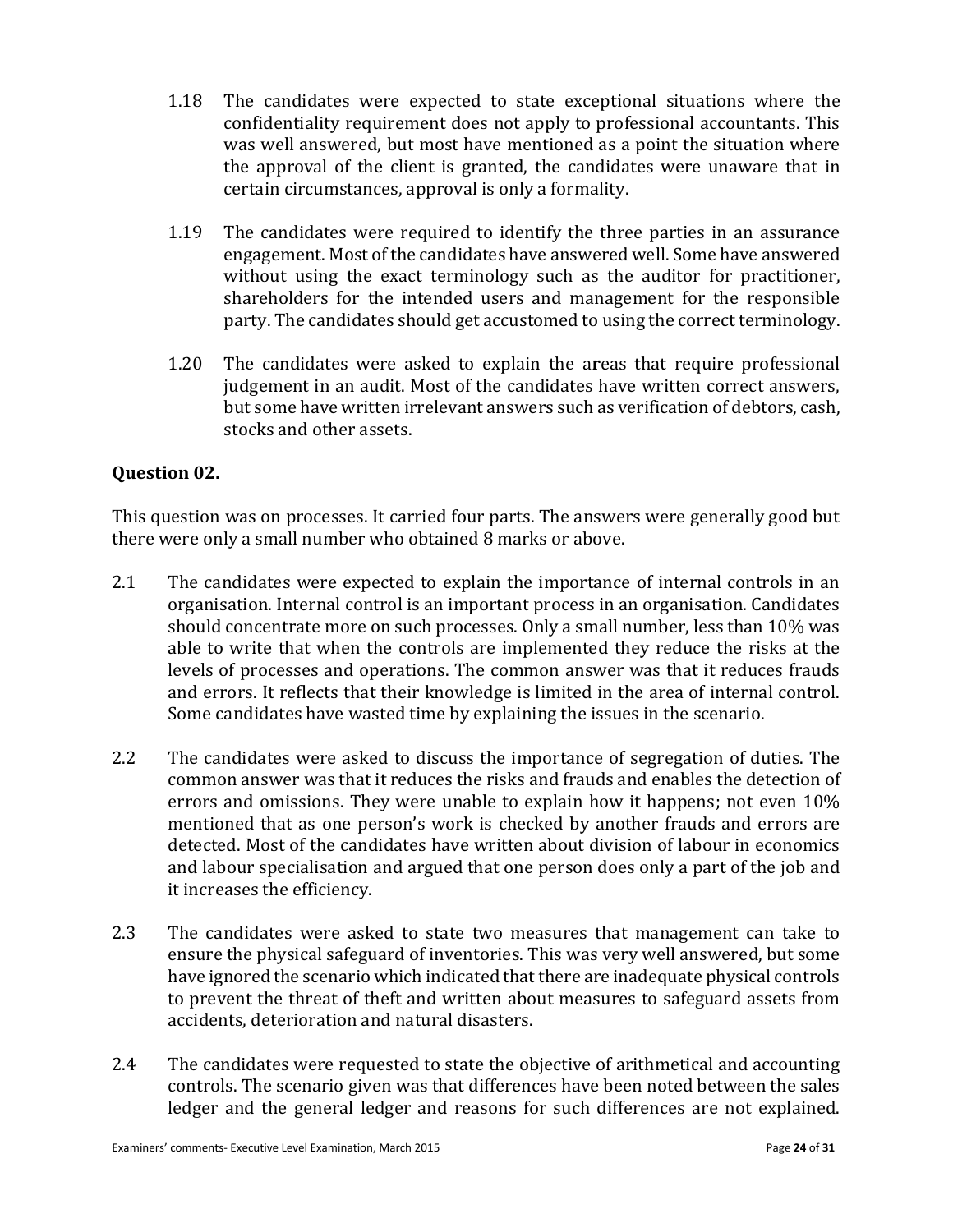Most of the candidates have ignored the scenario and written that the objective of such controls is to have financial statements without any misstatements and to calculate net profit. Although it is not wrong it is not the answer the examiner expected. The candidates could have picked the answer from the scenario itself if they had used their common sense.

# **Question 03**

This question consists of two parts. The first part was on audit evidence in relation to inventory balance. This was a combination of assurance with processes, on how the inventory process is being operated, and the auditor's role therein. It was requested to explain how inspection, observation and recalculation are used in obtaining audit evidence. It was observed that the overall knowledge of candidates about stock control is weak. They failed to link their answers to assertions.

Part 1- Inspection - Most of the candidates were unable to explain accurately how the existence of inventory, completeness of stock records, accuracy of the valuation, rights and obligation and the cut-off accounting to the correct period can be checked by inspecting the documents. Most of the candidates have written about inspection of the goods requisition, GRNs and Bin cards without linking to relevant assertions. Most of them have written that inspection is required to ensure the efficiency and effectiveness of the stores manager.

Observation - What was expected was how the auditor gathers audit evidence in order to ensure that stocks are stored properly and whether the process of inventory receipts and issues is carried out satisfactorily as stock in trade in any organisation plays a major role in financial statements. The weakness in the answers was that they have not linked their answer to assertions. The candidates have explained only about the observation of the stock verification.

Recalculation - Although it is expected recalculation will help to ensure the accuracy of the stock balance, most of the candidates have written about reconciliation of physical balance with the book balance. Some have written about recounting.

Part 2; What was expected was an explanation of the meaning of tests of controls. Although it was an easy question and candidates had only to write what the assessments are designed to evaluate effectiveness of internal controls introduced by the management in order to prevent misstatements at the assertion level, the performance of the candidates was poor.

# **Question 04**

This question was on processes and expected to test the knowledge of the process of human resource management.

Part 1; The candidates were expected to explain the importance to the company of recording the attendance of its employees. Candidates demonstrated a poor knowledge, although the relevant information is available in the study text.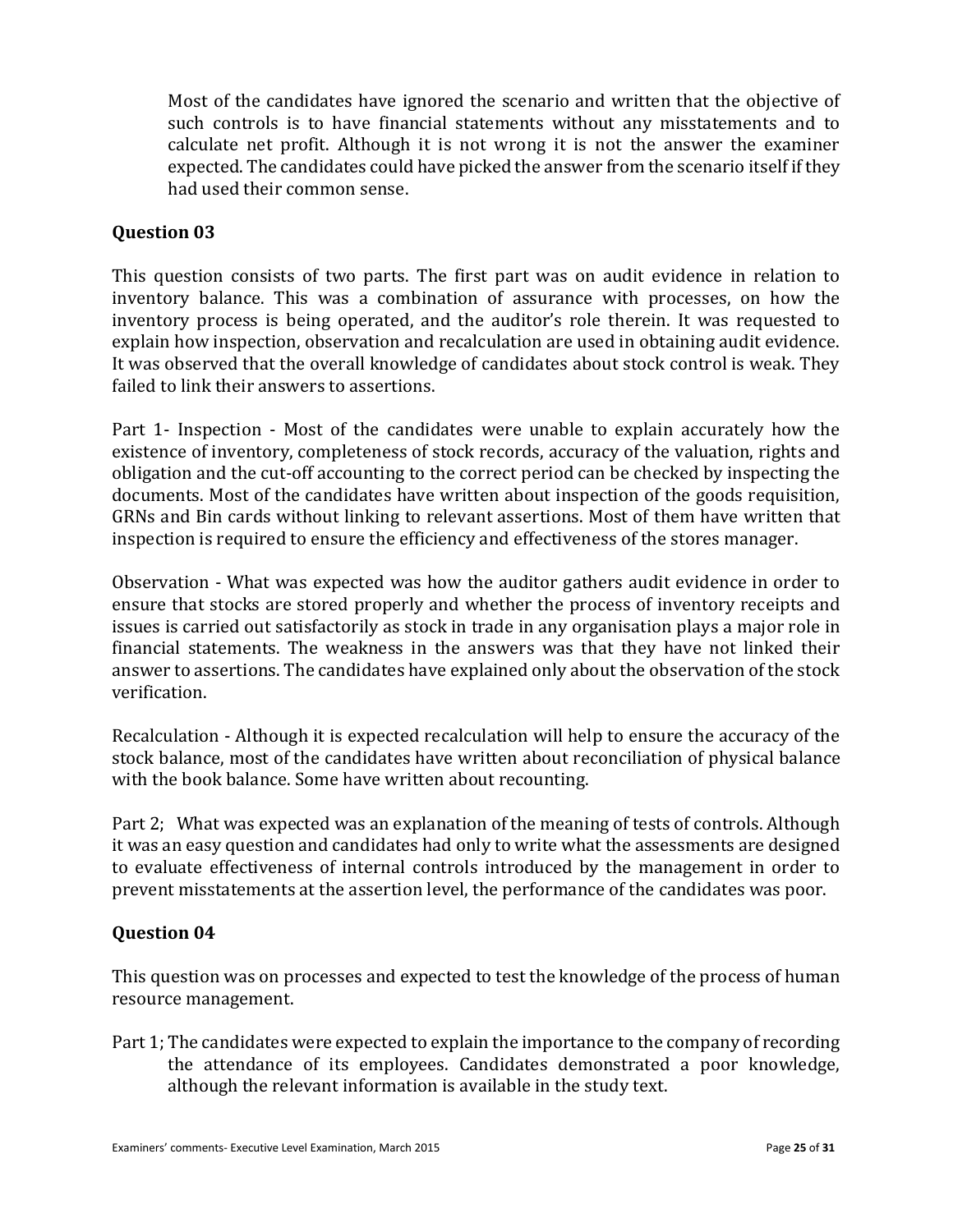Most of the answers were incomplete and merely stated that it ensures payments are made only to those who have worked.

Part 2; This part was answered well.

- Part 3; The candidates were expected to discuss how the HR Division contributes towards the preparation of the payroll. The candidates demonstrated a good knowledge of the HR Division, but they were unable to link the HR function to the salaries division.
- Part 4; The candidates were expected to state the purpose of monthly payroll reconciliation. The question was poorly answered. The common answer was, to ensure correct salaries are paid. It reflected that the candidates could not think beyond that.

# **Question 05**

This question was on ethics.

- Part 1; The candidates were expected to explain reasons why ethical behaviour is important to the accountant in the given scenario. This was answered well but there were irrelevant answers such as;
	- Financial statements will be free from misstatements
	- Management will like the accountant
	- It affects the financial crisis of the entity
- Part 2. The candidates were expected to explain the type of threat .Most of the candidates answered well but there were some irrelevant answers such as;
	- It affects integrity
	- Should not accept bonus Some have written about irrelevant threats such as self-review threat.
- Part 3; The candidates were asked to state the safeguard available against the threat mentioned in part 2. Although some have answered well, some have written that Gihan should refrain from taking the bonus.
- Part 4; This part was answered well.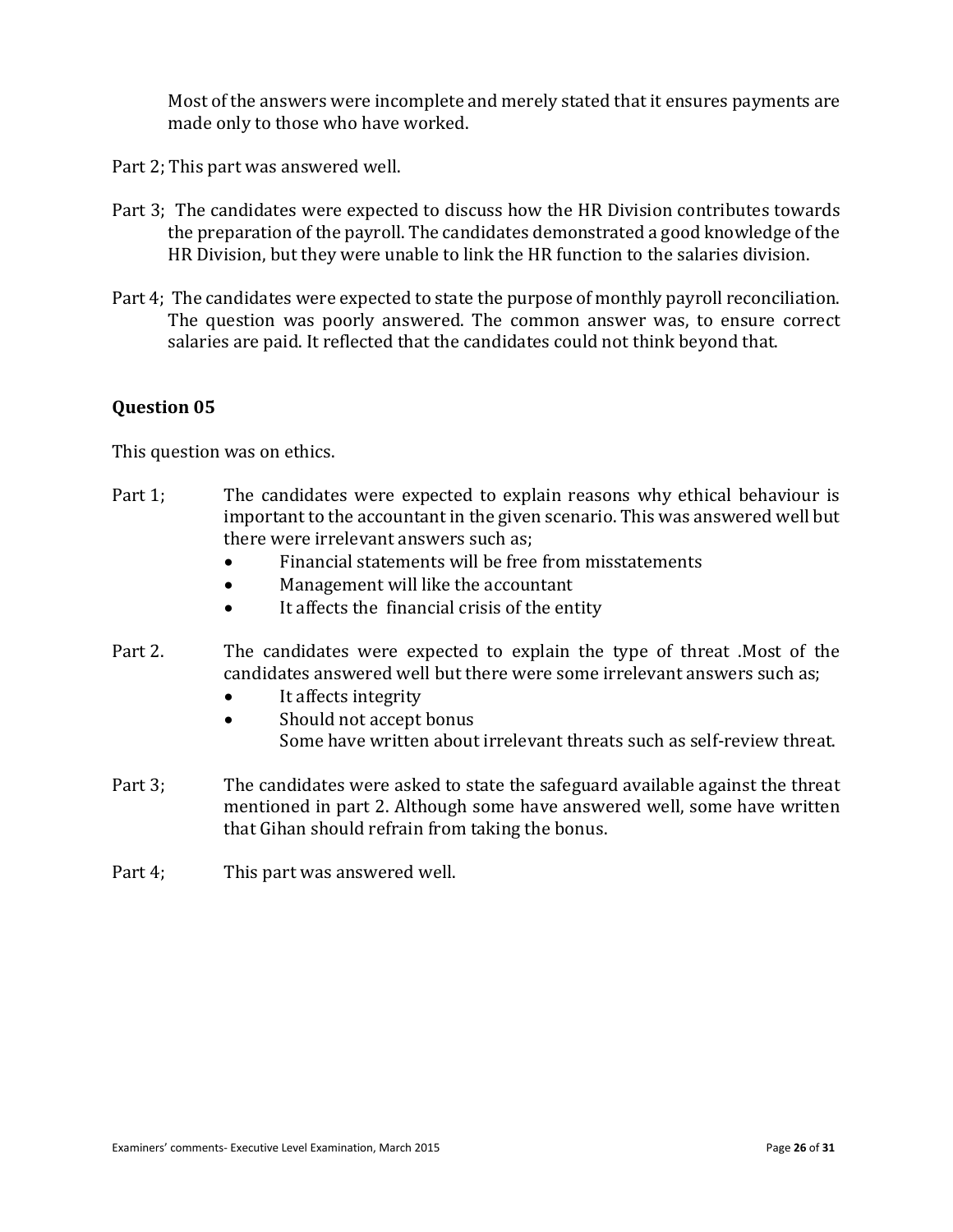This question covered the procurement procedure and the function of the fixed asset register.

- Part 1; The candidates were expected to explain how the management can control capital expenditure. There were few correct answers. Most have written irrelevant answers such as;
	- Purchase effective assets
	- Minimise or avoid capital expenditure
	- Stop producing less profitable assets

Some have written "Follow proper procedure", without giving the specific points. Some have not understood that the candidates were expected to write how to control the capital expenditure after taking the decision to construct the building.

- Part 2; The candidates were expected to explain the necessary procedure in selecting a contractor. The candidates have written good answers but there were some irrelevant answers such as;
	- Necessary approval should be obtained
	- Consider to rent or lease
	- Draw up a building plan
- Part 3; The candidates were expected to explain the benefits of having a FA Register. This was answered well but there were also answers such as;
	- Helps to identify assets not in use
	- Helps to minimise cost of repairs
	- Can compare the old price with the replacement price
	- Identify unauthorised usage
	- Identify obsolete items
- Part 4; The candidates were expected to list data generally included in the FA Register. This was answered well. Some have also written correct points as a fifth item, but these were not considered as the answer was expected to list only four items.
- Part 5: This was answered well.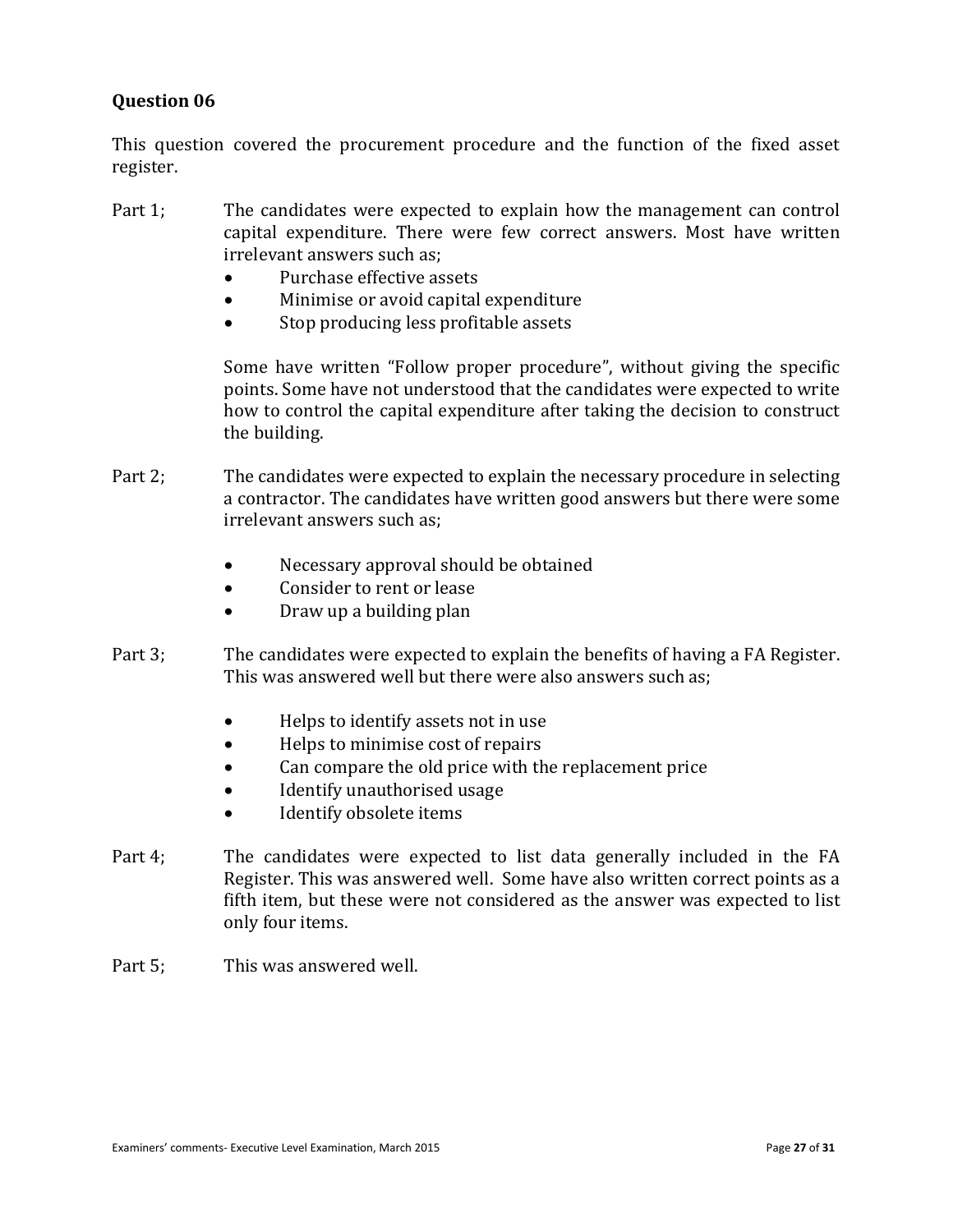# **Commercial Insight for Management (KE5)**

# **Question 01**

#### (a) **General comments**

Overall performance of the candidates was very good.

Students were required to choose the most appropriate answer out of four options in the MCQ questions.

#### **Specific comments**

Most of the students could not choose the correct answers for 1.7 and 1.10 i.e. Quantitative easing and concentrated marketing.

A fair number of students have chosen correct answers for the other MCQs.

#### (b) **General comments**

Overall performance of the candidates was satisfactory. The ten short answer questions carry 30 marks.

- 1.11 Requires to state 06 categories of resources utilized by businesses.
- 1.12 Requires to state nature of the goals giving an example.
- 1.13 Requires to list 03 basic economic questions.
- 1.14 Requires to explain the importance of analyzing the market behavior of individual consumers & firms.
- 1.15 Requires to state 03 factors that increase the bargaining power of customers.
- 1.16 Requires to identify the difference between nominal GNP and real GNP.
- 1.17 Requires to list 03 common money market instruments.
- 1.18 Requires to state 03 reasons as to why division of labour leads to efficiency.
- 1.19 Requires to explain the law of diminishing marginal return.
- 1.20 Requires to explain the importance of focusing on customer needs.

- 1.11 Some mentioned "information" as one of the 7 categories of resources.
- 1.12 Most of the students were inclined to a wrong view that goals are always shortterm.
- 1.13 Almost all answered well. Only a few mentioned "How many to be produced" without mentioning "What is to be produced".
- 1.14 Some ignored to explain that the analysis helps to decide how much to charge for a product
- 1.15 Some mentioned "income", "satisfaction", "culture" etc., as factors that increase the bargaining power of customers.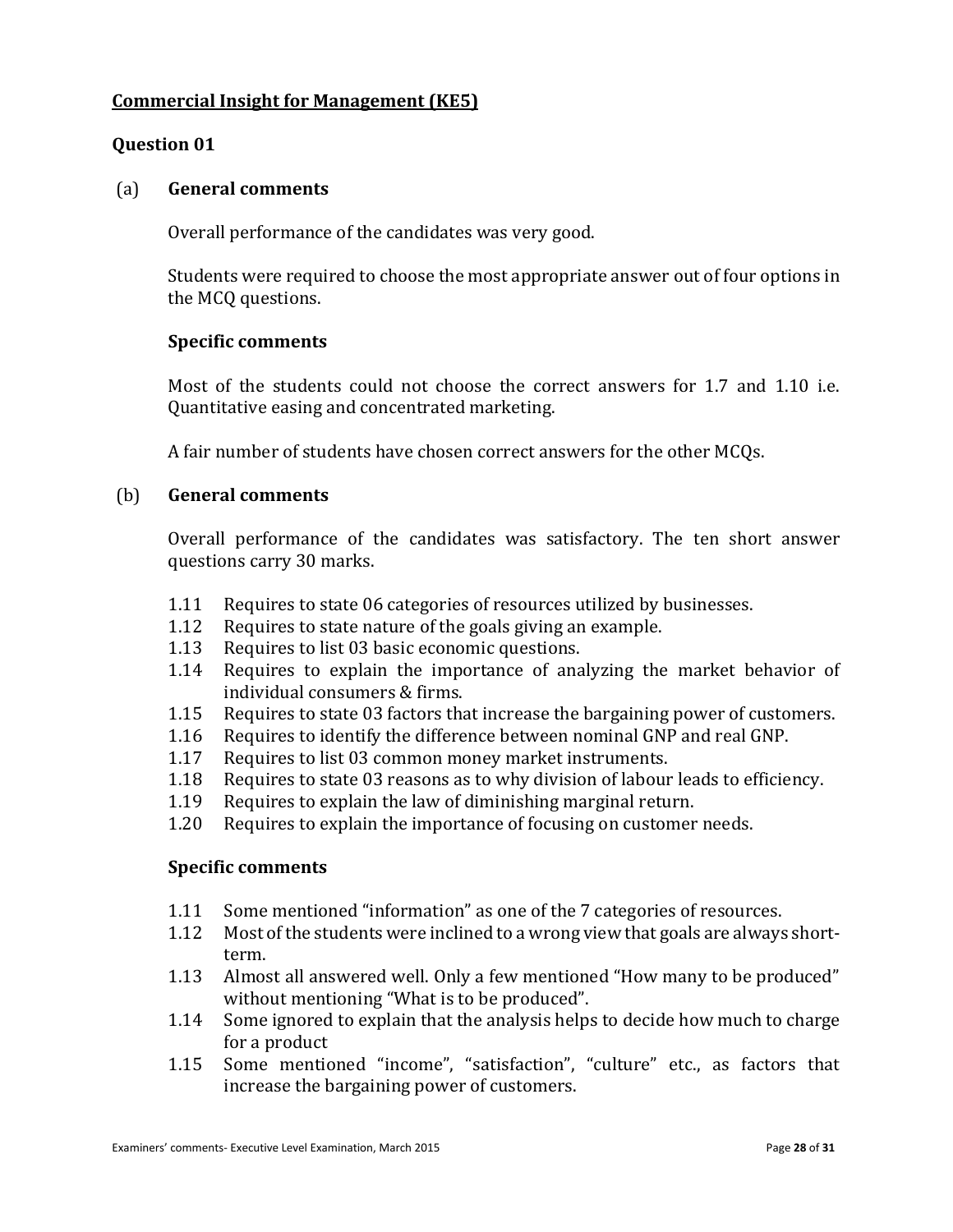- 1.16 A few provided indirect answers. E.g. Nominal GNP is calculated based on monetary value.
- 1.17 Some incorrectly identified Treasury bonds as a money market instrument.
- 1.18 Some stated that production capacity will go up due to division of labour.
- 1.19 Some did not explain the law of marginal returns using the information given in the question.
- 1.20 Some explained the importance of focusing on customer needs as satisfying the customer without focusing on the profits of the organization.

#### **General comments**

Overall performance of the candidates was not satisfactory.

- Part 1 Requires to state 03 major responsibilities of the CEO of the company.
- Part 2 Requires to explain the difference between line authority and staff authority giving examples.
- Part 3 Requires the explanation of the nature of functional authority.

#### **Specific comments**

- Part 1 CEO sets the vision for an organization as per some students, which earned no marks.
- Part 2 Some were of the wrong view that only Boards of Directors have line authority.
- Part 3 Functional authority of a Finance Manager is getting things done by his subordinates as per some students, which earned no marks.

#### **Question 03**

#### **General comments**

Overall performance of the candidates was not quite satisfactory.

- Part 1 Requires to explain 03 reasons why a high rate of inflation is considered to be harmful to any economy.
- Part 2 Requires to discuss government policy measures that can be implemented to control inflation.

- Part 1 Some explained the impact on living condition which earned a few marks.
	- A few very correctly explained the adverse impact on new investments, balance of payment etc.
- Part 2 Some discussed the value of limit creation of money by the government which earned only a few marks.
	- A few correctly mentioned the reducing of government expenditure, imposing higher taxation etc.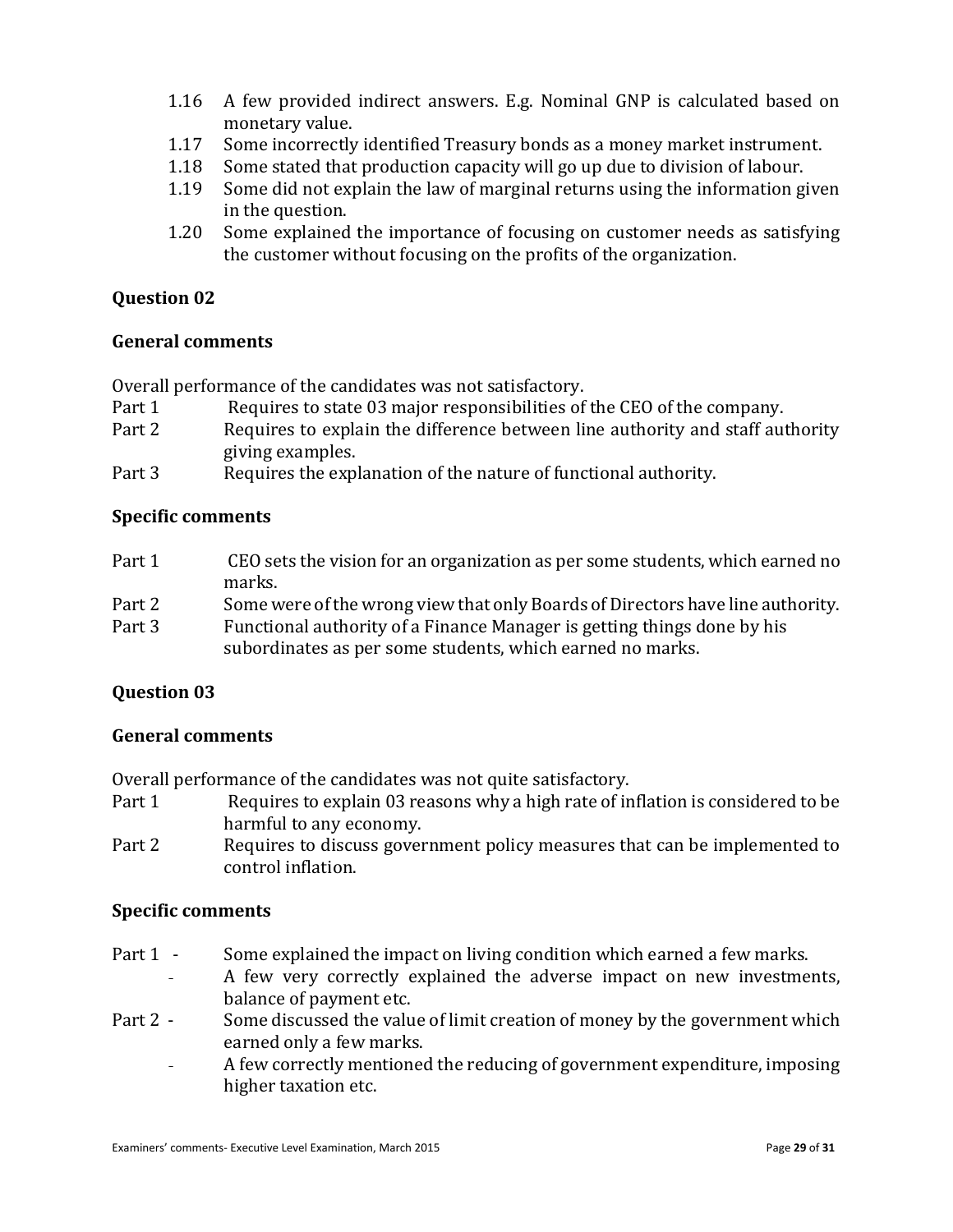#### **General comments**

Overall performance of the candidates was not very satisfactory.

- Part 1 Requires to explain any two of the 4 activities namely, loading, sequencing, scheduling and monitoring & controlling.
- Part 2 Requires to explain two types of internal economies of scale.
- Part 3 Requires to explain the method of continuous flow production stating one advantage.

## **Specific comments**

- Part 1 Loading is the amount of work allocated to an operating unit. Nevertheless loading is enhancing capacity when demand exceeds supply, as per some students.
	- Sequencing means that an arrangement of two or more things in a successive order. Some students just mentioned that once sequencing is done it is easy for scheduling which earned no marks.
	- Scheduling involves fixing the priorities for different jobs and deciding the starting and finishing time of each job. Some students stated that scheduling involves balancing of production and demand.
	- Monitoring and control is to ensure the work is proceeding as planned. If a deviation is shown, work needs to be re-scheduled. Some mentioned that controlling means minimizing the wastage which is not a complete answer.
- Part 2 Some students correctly categorized economies of scale under Technical, Managerial, Financial, Marketing & Social economies. Nevertheless some were unable to give examples. Some explained the question. E.g. when one is engaged in a particular job for long, the employee gets specialization and as a result economies of scale occurs, which earned no marks.

# **Question 05**

#### **General comments**

Overall performance of the candidates was not quite satisfactory.

- Part 1- Requires to state who is an effective leader.
- Part 2- Requires to identify the challenging situation provided in the scenario.
- Part 3- Requires to identify key leadership qualities.